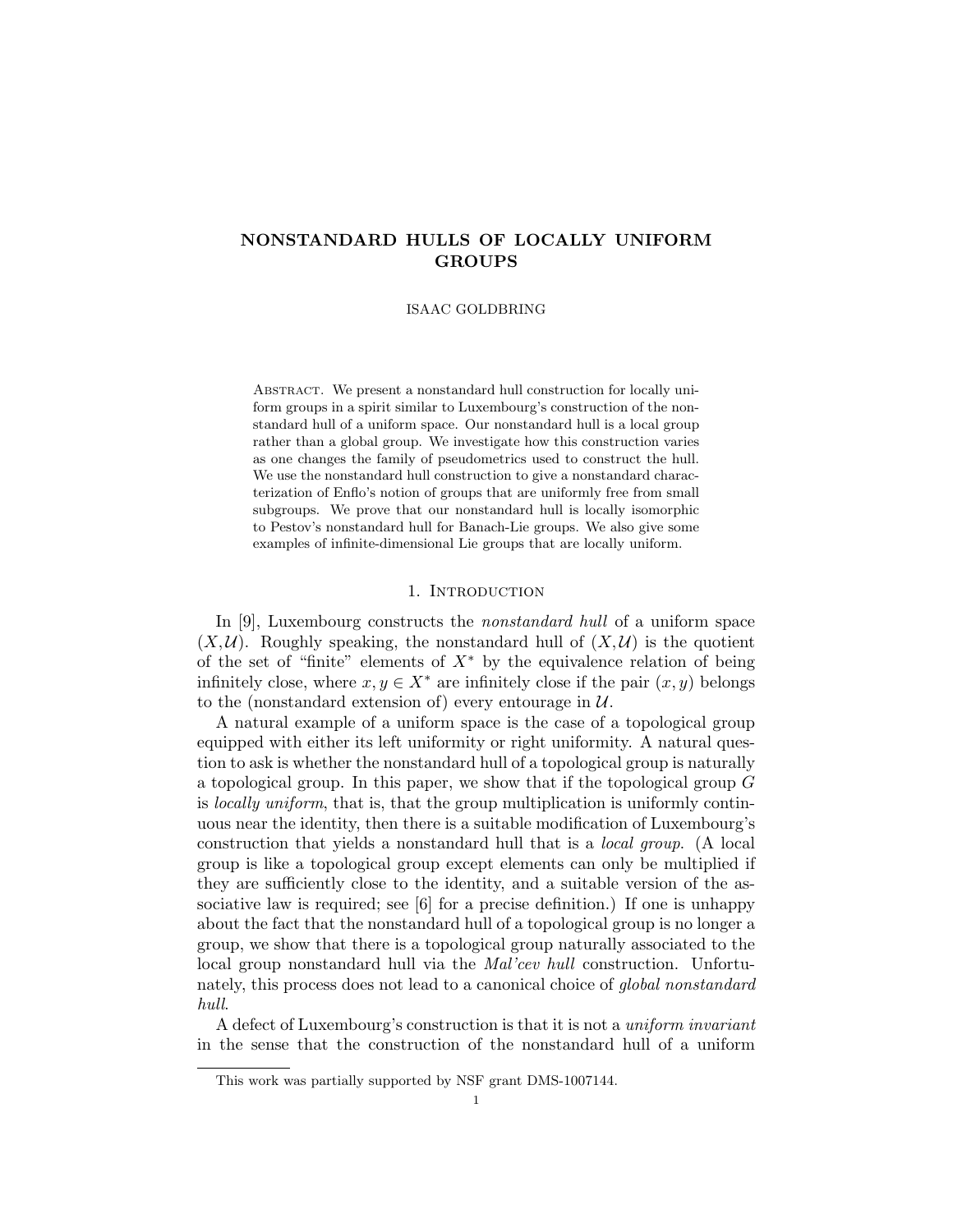space depends on the choice of a generating set of pseudometrics for the uniformity, and changing the set of pseudometrics drastically changes the appearance of the nonstandard hull. In this paper, we always use a set of left-invariant pseudometrics when constructing the nonstandard hull of a group and discuss the effect of changing the set of generating pseudometrics. In general, using different sets of pseudometrics does not lead to locally isomorphic nonstandard hulls. However, if  $G$  is metrizable, then any two nonstandard hulls constructed by using left-invariant metrics will be locally isomorphic.

The notion of a locally uniform group was first introduced by Enflo in [3] as a way to approach Hilbert's fifth problem in infinite dimensions. Indeed, locally compact groups are locally uniform and Enflo's aim was to generalize some of the theory of locally compact groups to the setting of locally uniform groups. In this vein, Enflo introduced a uniform version of the no small subgroups property (the property that was integral in settling Hilbert's fifth problem), aptly named uniformly free from small subgroups. The prime examples of groups that are uniformly free from small subgroups are Banach-Lie groups and diffeomorphism groups of compact manifolds. Groups that are uniformly free from small subgroups are locally uniform and metrizable. We show that a group is uniformly free from small subgroups if and only if its metric nonstandard hull is free from small subgroups. (This is a common phenomenon in nonstandard analysis, namely that a standard object has the uniform version of a property if and only if some associated nonstandard object has the non-uniform version of the property.)

Since Banach-Lie groups are locally uniform, our nonstandard hull procedure applies to them. In [13], Pestov, using a different construction and some nontrivial Lie theory, developed a nonstandard hull construction for Banach-Lie groups. We will show that, for Banach-Lie groups, our nonstandard hull is locally isomorphic to Pestov's nonstandard hull; in fact, for a suitable choice in our construction, our global nonstandard hull is the universal covering group of Pestov's nonstandard hull. Our nonstandard hull has the advantage of being a purely topological construction, involving no Lie theoretic facts in its construction.

Pestov used his nonstandard hull construction to prove a useful local criterion for when a Banach-Lie algebra is enlargeable in the sense that it is the Lie algebra of a Banach-Lie group. It is our hope that our general nonstandard hull construction will be of use in settling some of the open problems in infinite-dimensional Lie theory presented in [11]. Of course, in order to achieve this goal, it will be useful to understand which infinitedimensional Lie groups are locally uniform; we devote some time here to discussing this issue.

We assume that the reader is familiar with nonstandard analysis; otherwise the reader can consult [1] or [7]. We will also assume that the reader is familiar with some basic facts from Lie theory, although we might occasionally recall some of the relevant facts.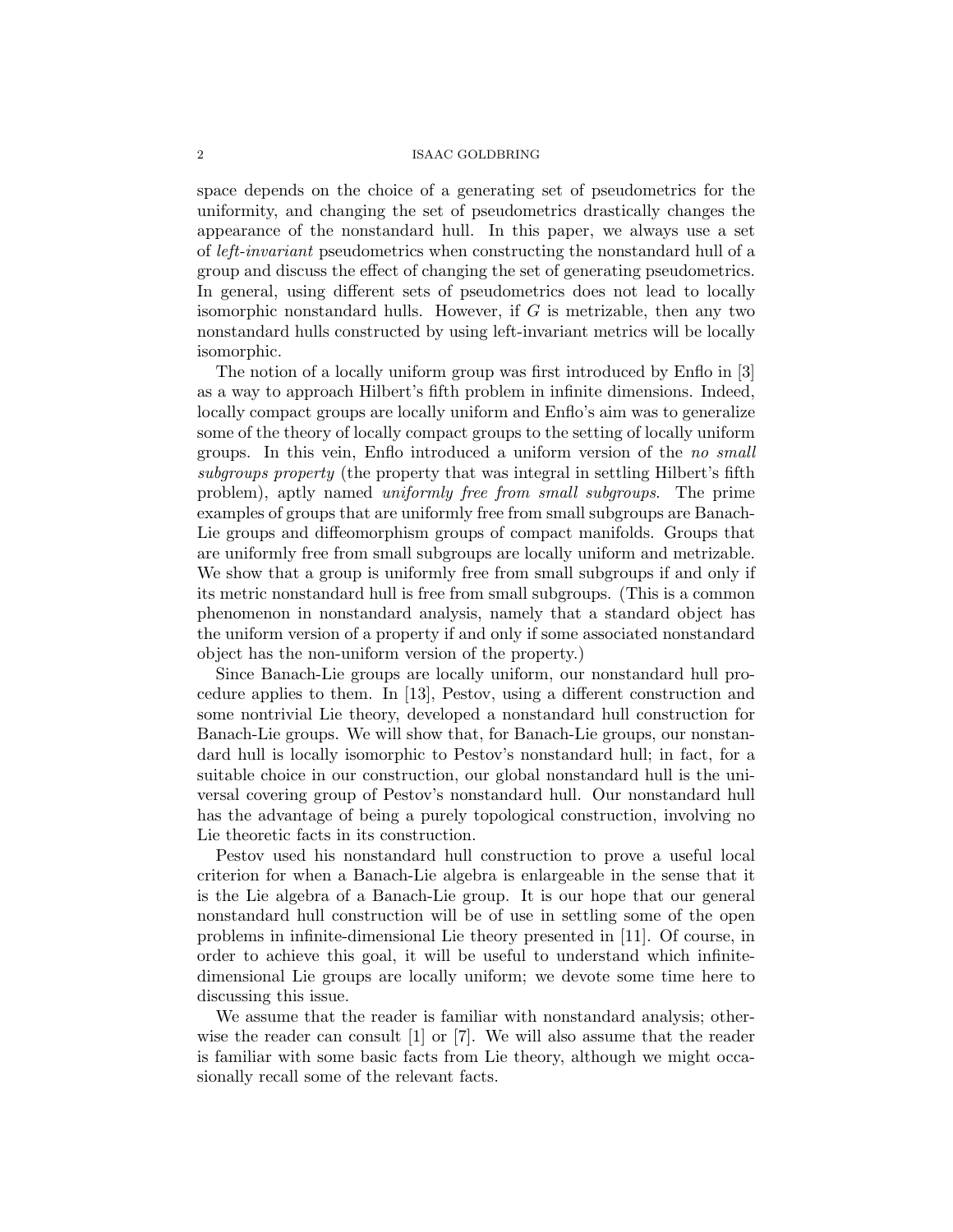We would like to thank Lou van den Dries and Terence Tao for some useful discussions regarding this paper.

## 2. Locally Uniform Groups

If X is a set and  $\mathcal U$  is a uniformity on X, then we set

$$
\mu(\mathcal{U}) := \bigcap \{ U^* \mid U \in \mathcal{U} \},
$$

and we write  $x \approx_{\mathcal{U}} y$  to indicate  $(x, y) \in \mu(\mathcal{U})$ . If  $\mathcal{U}_1$  and  $\mathcal{U}_2$  are uniformities on X, then it is easy to see that  $\mathcal{U}_1 = \mathcal{U}_2$  if and only if  $\mu(\mathcal{U}_1) = \mu(\mathcal{U}_2)$ . Indeed suppose that  $U \in \mathcal{U}_1 \setminus \mathcal{U}_2$ . Then for every  $V \in \mathcal{U}_2$ ,  $V \setminus U \neq \emptyset$ . By saturation,  $\bigcap \{V^* : V \in \mathcal{U}_2\} \setminus U^* \neq \emptyset$ , contradicting that  $\mu(\mathcal{U}_1) = \mu(\mathcal{U}_2)$ . It is also easy to see that if  $(X, \mathcal{U})$  and  $(Y, \mathcal{V})$  are uniform spaces, then a map  $f: X \to Y$  is uniformly continuous if and only if, for all  $x, y \in X^*$ ,  $x \approx_{\mathcal{U}} y \Rightarrow f(x) \approx_{\mathcal{V}} f(y).$ 

Throughout this paper, G denotes a (Hausdorff) topological group with nonstandard extension  $G^*$ ; we denote the monad of the identity simply by  $\mu$ . We let  $\mathcal{U}_l$  denote the *left uniformity of G*, that is, the uniformity on G which has sets of the form  $\{(x, y) : x^{-1}y \in U\}$  as a basis, where U ranges over the open neighborhoods of the identity. For  $x, y \in G^*$ , we write  $x \approx_l y$ if and only if  $(x, y) \in \mu(\mathcal{U}_l)$ ; equivalently,  $x \approx_l y$  if and only if  $x^{-1}y \in \mu$ . Similarly, we have the *right uniformity*  $U_r$  of G, which has as a basis sets of the form  $\{(x, y) \mid xy^{-1} \in U\}$ , where U ranges over the open neighborhoods of the identity. For  $x, y \in G^*$ , we write  $x \approx_r y$  if and only if  $(x, y) \in \mu(\mathcal{U}_r)$ , or, equivalently,  $xy^{-1} \in \mu$ . Clearly  $\approx_l$  and  $\approx_r$  are equivalence relations on  $G^*$ .

For  $A \subseteq G$  and  $n \in \mathbb{N}^{>0}$ , we write  $A^n := \{x_1 \dots x_n : \text{ each } x_i \in A\}.$ 

**Lemma 2.1** ([3], Proposition 1.1.2). Suppose that  $U$  is a symmetric open neighborhood of the identity and  $U$  is a uniformity on  $G$  compatible with the topology on G such that the map  $(x, y) \mapsto xy : U^2 \times U^2 \to U^4$  is Uuniformly continuous. Then  $\mathcal{U}|U = \mathcal{U}_l|U = \mathcal{U}_r|U$  and  $x \mapsto x^{-1} : U \to U$  is U-uniformly continuous.

*Proof.* Suppose that  $x, y \in U^*$  are such that  $x \approx_{\mathcal{U}} y$ . Since  $x^{-1} \approx_{\mathcal{U}} x^{-1}$ , we get that  $x^{-1}x \approx_{\mathcal{U}} x^{-1}y$ , that is,  $x^{-1}y \approx_{\mathcal{U}} e$ . Since  $\mathcal{U}$  is compatible with the topology of G, we have  $x^{-1}y \in \mu$ , that is,  $x \approx_l y$ . Conversely, suppose that  $x \approx_l y$ , that is,  $x^{-1}y \in \mu$ . Since U is compatible with the topology of G, we have  $x^{-1}y \approx_{\mathcal{U}} e$ , so  $x \approx_{\mathcal{U}} y$ . Consequently,  $\mu(\mathcal{U}) \cap (U^* \times U^*) =$  $\mu(\mathcal{U}_l) \cap (U^* \cap U^*)$ , whence  $\mathcal{U}|U = \mathcal{U}_l|U$ . One argues in the same way to obtain the same result for  $\mathcal{U}_r$ .

Now suppose that  $x, y \in U^*$  and  $x \approx_{\mathcal{U}} y$ . Then  $x \approx_{\mathcal{U}} y$ , so  $x^{-1}y \in \mu$ , so  $x^{-1}y \approx_{\mathcal{U}} e$ , so  $x^{-1}yy^{-1} \approx_{\mathcal{U}} y^{-1}$ , that is,  $x^{-1} \approx_{\mathcal{U}} y^{-1}$ .

Following Enflo, we say that  $G$  is *locally uniform* if there is a uniformity  $U$  on  $G$  compatible with the topology and a symmetric open neighborhood U of the identity such that the map  $(x, y) \mapsto xy : U^2 \times U^2 \to U^4$  is uniformly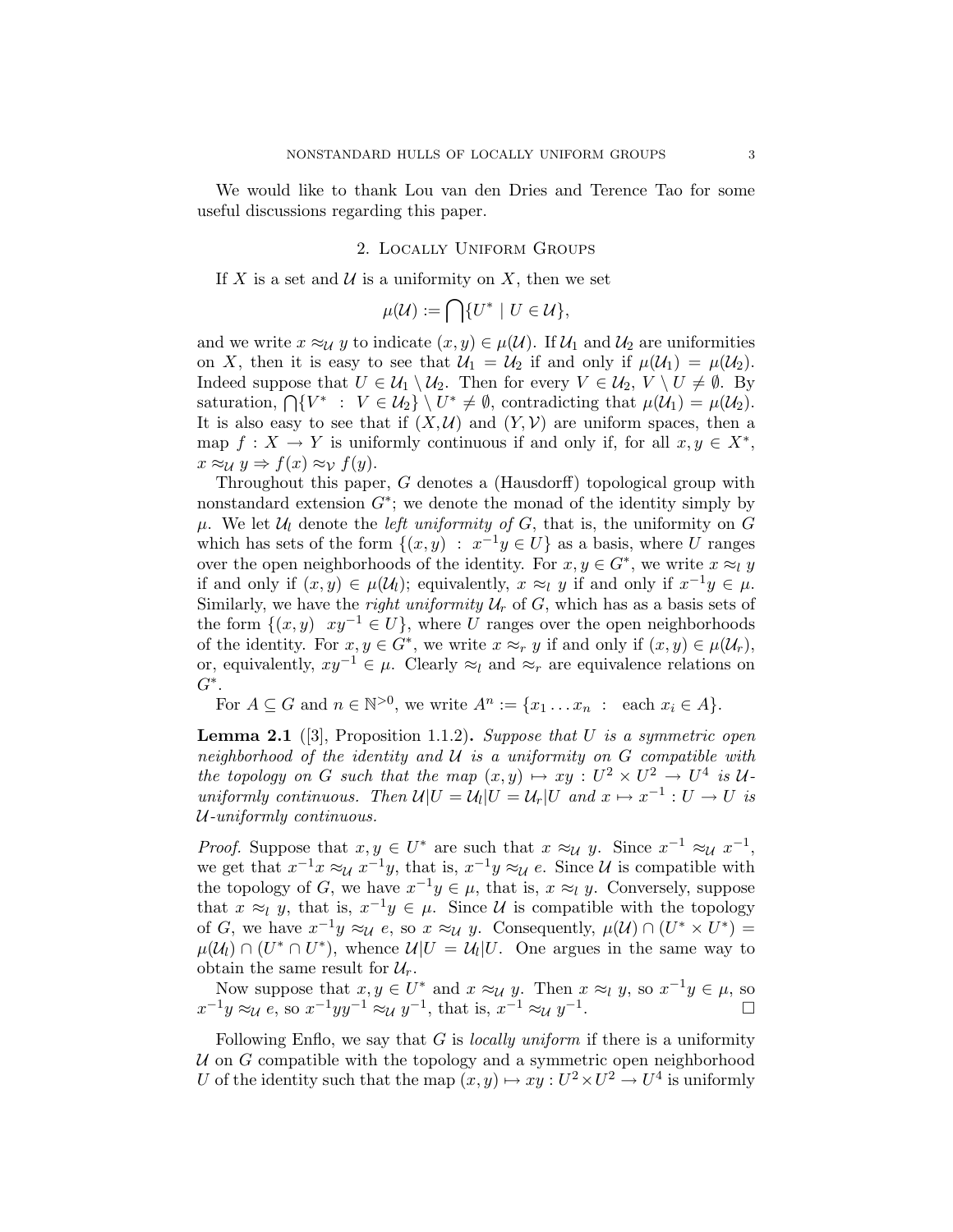continuous. If we want to specify  $U$ , we say that  $G$  is  $U$ -locally uniform. If we can take  $U = G$ , we say that G is uniform.

Let  $P_l$  denote the set of left-invariant pseudometrics on G which are continuous (as maps from  $G \times G$  into  $\mathbb{R}$ ) and let  $P_r$  denote the set of rightinvariant pseudo-metrics on G which are continuous. Then  $P_l$  generates  $\mathcal{U}_l$ , that is, the sets of the form  $V_{p,r} := \{(x,y) \in G \times G : p(x,y) < r\}$  form a subbase for  $U_l$  as p ranges over  $P_l$  and r ranges over  $\mathbb{R}^{>0}$ . Similarly,  $P_r$ generates  $\mathcal{U}_r$ . Observe that if  $p_1, \ldots, p_n \in P_l$ , then  $\max(p_1, \ldots, p_n) \in P_l$ , whence the sets  $V_{p,r}$  form a base for  $\mathcal{U}_l$ ; a similar observation holds for  $P_r$ and  $\mathcal{U}_r$ .

Lemma 2.2. The following are equivalent:

- (1)  $G$  is  $U$ -locally uniform;
- (2)  $\mathcal{U}_l|U = \mathcal{U}_r|U;$
- (3)  $\mu(\mathcal{U}_l) \cap (U^* \times U^*) = \mu(\mathcal{U}_r) \cap (U^* \times U^*)$ ;
- (4) for all  $x, y \in U^*$ :  $x^{-1}y \in \mu \Leftrightarrow xy^{-1} \in \mu$ ;
- (5)  $\mu$  is "normal" in  $U^*$ : for all  $x \in U^*$  and  $y \in \mu$ , we have  $xyx^{-1} \in \mu$ ;
- (6) for all  $x, y \in U^*$ :

$$
p(x, y) \approx 0 \text{ for all } p \in P_l \Leftrightarrow q(x, y) \approx 0 \text{ for all } q \in P_r.
$$

*Proof.* The direction  $(1) \Rightarrow (2)$  was part of Lemma 2.1 and clearly  $(2)-(6)$  are equivalent. We prove  $(3) \Rightarrow (1)$ . Fix  $x, x_1, y, y_1 \in U^*$  such that  $x \approx_l x_1$  and  $y \approx_l y_1$ . It suffices to show that  $xy \approx_l x_1y_1$ . It is clear that  $xy \approx_l xy_1$  and, by (3), we have  $xy_1 \approx_r x_1y_1$ . By (3) again, we have  $xy_1 \approx_l x_1y_1$ , whence  $xy \approx_l x_1 y_1.$ 

## Examples 2.3.

- (1) Any locally compact group is locally uniform; in fact, if  $U$  is a symmetric open neighborhood of the identity with compact closure, then G is U-locally uniform. In particular, compact groups are uniform.
- (2) Any abelian group is uniform. More generally, if  $U$  is a symmetric open neighborhood of the identity such that  $xy = yx$  for all  $x, y \in U$ , then  $G$  is  $U$ -locally uniform.
- $(3)$  If G admits a two-sided invariant metric, then G is uniform. More generally, if d is a metric for  $G$  and  $U$  is a symmetric open neighborhood of the identity such that  $d/(U^2 \times U^2)$  is two-sided invariant, then  $G$  is  $U$ -locally uniform.

We will encounter other examples of locally uniform groups later. The following characterization of uniform groups appears in Enflo (without proof) and has an easy nonstandard proof.

**Lemma 2.4.** G is uniform if and only if for every neighborhood  $U$  of e there is a neighborhood V of e such that  $qVq^{-1} \subseteq U$  for all  $q \in G$ .

*Proof.* Suppose that G is uniform and U is a neighborhood of e. Let  $V \subseteq \mu$ be an internal neighborhood of the identity. For  $g \in G$ , we have  $gVq^{-1} \subset$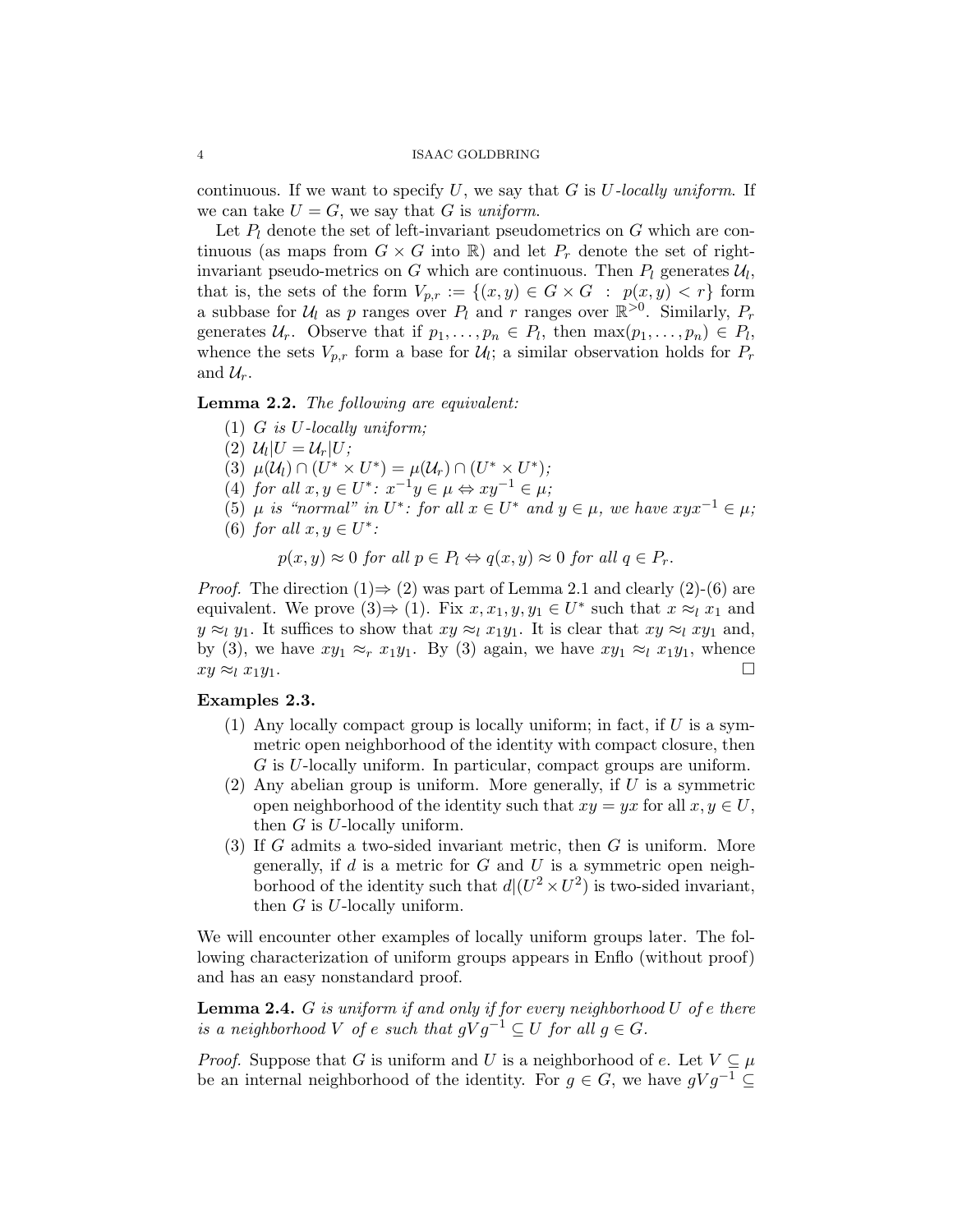$\mu \subseteq U^*$  by (5) of the above theorem. By transfer, the desired V exists. For the converse, we prove that  $\mu$  is normal in  $G^*$ . Given  $x \in G^*$  and  $y \in \mu$ , we must show that  $xyx^{-1} \in \mu$ . Fix U an open neighborhood of the identity. Then we are guaranteed V so that  $gVg^{-1} \subseteq U$  for all  $g \in G$ . By transfer, we have that  $xyx^{-1} \in xyx^{-1} \subseteq xy^*x^{-1} \subseteq U^*$ . Thus,  $xyx^{-1} \in \mu$ .

# 3. Nonstandard hulls

Generalizing the notion of a nonstandard hull of a normed space, Luxembourg [9] constructs a nonstandard hull for any uniform space  $(X, \mathcal{U})$  as follows. Fix a set P of pseudometrics generating  $U$ . Set

$$
X_{f,P} := \{ x \in X^* \mid p(x) \in \mathbb{R}_f \text{ for all } p \in P \}.
$$

For  $x \in X_{f,P}$ , let [x] denote the equivalence class of x with respect to the equivalence relation  $\approx_{\mathcal{U}}$ . Set  $\hat{X}_P := \{ [x] \mid x \in X_{f,P} \}$ . Then  $\hat{X}_P$  is a uniform space with respect to the family of pseudometrics °P := {°p | p  $\in P$ }, where  $\degree p([x]) := \mathrm{st}(p(x)).$ 

Ideally, one would hope that the nonstandard hull of a topological group could once again be equipped with a group structure such that the resulting group is a topological group. However, showing that the infinitesimals are a normal subgroup of the finite elements requires that the group multiplication be uniformly continuous. If we only assume that the topological group is locally uniform, then we can obtain a nonstandard hull which is a local group; we refer the reader to [6] for an introduction to local groups.

Let us carry out these details now. First, for  $x \in G^*$ , we set

$$
\mu(x) := \{ y \in G^* \; : \; x \approx_l y \} \quad \text{ and } \text{ in}(U^*) := \{ x \in U^* \; | \; \mu(x) \subseteq U^* \}.
$$

We clearly have that  $U \subseteq in(U^*)$ .

Suppose that G is U-locally uniform and  $S \subseteq P_l$  is such that S generates  $\mathcal{U}_l$ . Without loss of generality, we may assume that if  $p_1, \ldots, p_n \in S$ , then  $\max(p_1, \ldots, p_n) \in S$ .

We set

$$
U_{S,f} := \{ x \in \text{in}(U^*) \ : \ p(x,e) \in \mathbb{R}_f \text{ for all } p \in S \}.
$$

Given  $x \in U_{S,f}$ , we write [x] for the  $\approx_l$ -equivalence class of x (which coincides with the  $\approx_r$ -equivalence class of x). We then set  $\hat{U}_S := \{ [x] : x \in U_{S,f} \}.$ Given  $p \in S$ , we define ° $p : \hat{U}_S \to \mathbb{R}$  by ° $p([x]) := \text{st}(p(x))$ . Then ° $p$  is a left-invariant pseudometric on  $\hat{U}_S$ . We view  $\hat{U}_S$  as a uniform space by giving it the uniformity generated by the set  $\hat{S} := \{ {}^{\circ}p : p \in S \}.$ 

Notice that if  $x, y, x_1, y_1 \in U_{S,f}$  are such that  $x \approx_l x_1, y \approx_l y_1$ , and  $xy \in U_{S,f}$ , then  $x_1y_1 \in U_{S,f}$ . Thus, we can set

$$
\Omega := \{([x],[y]) \in \hat{U}_S \times \hat{U}_S \ : \ xy \in U_{S,f} \}.
$$

We first claim that  $\Omega$  is open. (In fact, this was the entire reason for requiring  $U_{S,f} \subseteq \text{in}(U^*)$ .) Fix  $([x],[y]) \in \Omega$ . By saturation, there is  $p \in S$  and  $r \in \mathbb{R}^{>0}$ such that, for all  $z \in G^*$ , if  $p(xy, z) < r$ , then  $\mu(z) \subseteq U^*$ . By uniform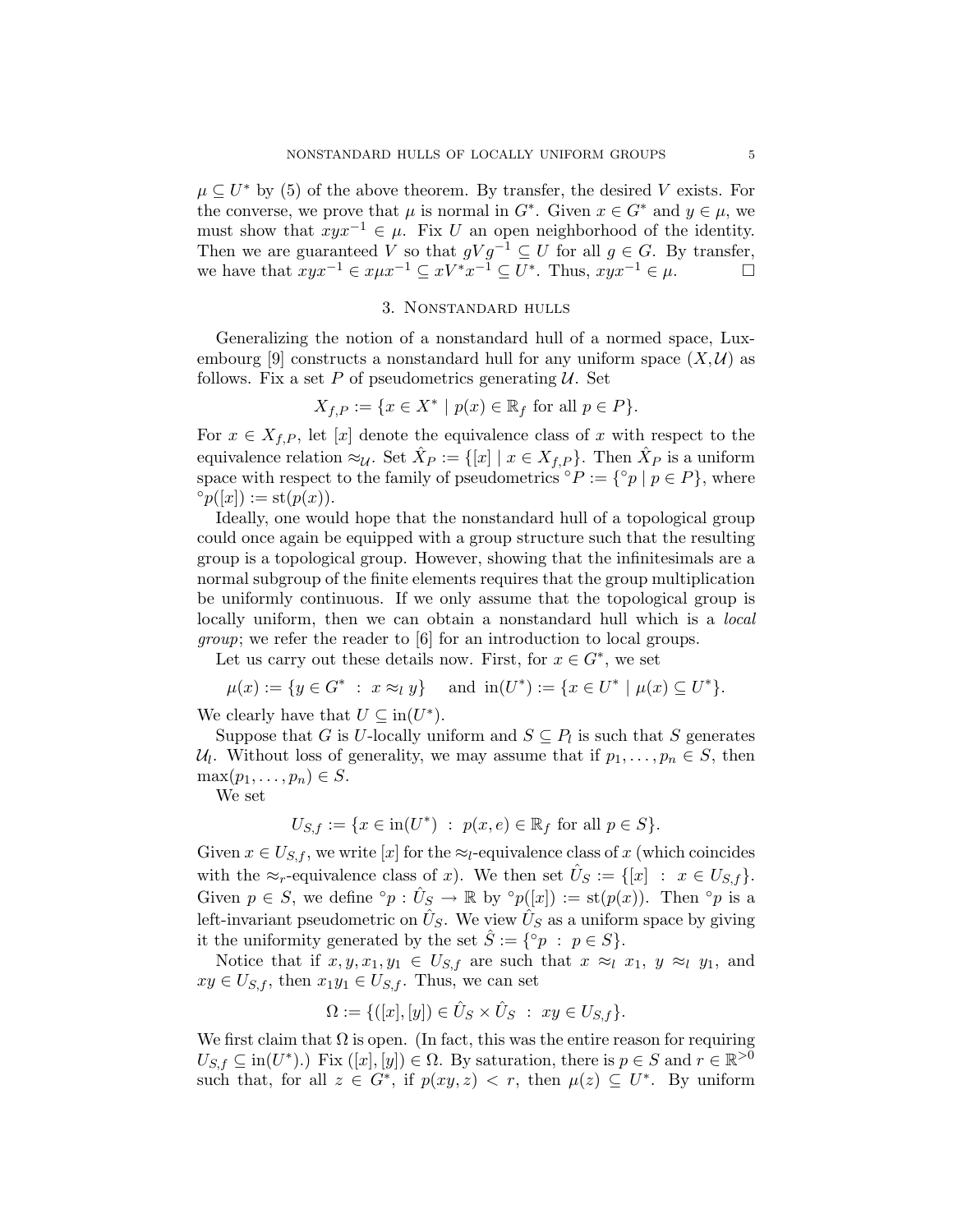continuity, there is  $p' \in S$  and  $r' \in \mathbb{R}^{>0}$  such that, for all  $a, b, c, d \in U^2$ , if  $p'(a, c), p'(b, d) < r'$ , then  $p(ab, cd) < r$ . Now suppose that  $([x_1], [y_1]) \in \hat{U}_S \times$  $\hat{U}_S$  is such that  $\hat{P}'([x],[x_1])\hat{P}'([y],[y_1]) < r'$ . Then  $p'(x,x_1), p'(y,y_1) < r'$ , so  $p(xy, x_1y_1) < r$ , whence  $\mu(x_1y_1) \subseteq U^*$ . If  $q \in S$ , then  $q(x_1y_1, e) \leq$  $q(x_1y_1, x_1) + q(x_1, e) = q(y_1, e) + q(x_1, e) \in \mathbb{R}_f$ . Consequently,  $\mu(x_1y_1) \subseteq$  $U_{S,f}$ . It follows that  $\Omega$  is open.

By uniform continuity, we can define  $m: \Omega \to \hat{U}_S$  by  $m([x],[y]) := [xy]$ . Arguing as in the previous paragraph, we see that  $m$  is uniformly continuous. Next notice that if  $x \in U_{S,f}$ , then  $x^{-1} \in U_{S,f}$ . Indeed, it is easy to see that  $x^{-1} \in U^*$  and  $p(x^{-1}, e) \in \mathbb{R}$  for every  $p \in S$ . It remains to see that  $\mu(x^{-1}) \subseteq U^*$ . However, by uniform continuity, we have that  $\mu(x^{-1}) =$  $\mu(x)^{-1} \subseteq U^*$  because  $x \in \text{in}(U^*)$  and U is symmetric. Thus, by uniform continuity, we can define  $\iota : \hat{U}_S \to \hat{U}_S$  by  $\iota([x]) = [x^{-1}]$ . It is easy to see that *ι* is continuous. It follows that  $(\hat{U}_S, m, \iota, [e])$  is a globally inversional local group. Moreover,  $U \subseteq U_{S,f}$  and the map  $x \mapsto [x] : U \to \hat{U}_S$  is a uniformly continuous, injective strong morphism of local groups.

**Remark 3.1.** Suppose that  $A \subseteq U^*$  is such that:

- for all  $x \in A$ ,  $x^{-1} \in A$ ;
- there is an open  $V \subseteq U$  such that, for all  $(x, y) \in A \times A$ , if  $xy \in V^*$ , then  $xy \in A$ .

Then  $\hat{A} := \{ [x] \mid x \in A \}$  is a local subgroup of  $\hat{U}_S$ . Indeed, let  $p \in S$  be such that  $\{x \in G \mid p(x, e) < 1\} \subseteq V$ . Now suppose that  $([x], [y]) \in (\hat{A} \times \hat{A}) \cap \Omega$ and  $^{\circ}p([xy],[e])<\frac{1}{2}$  $\frac{1}{2}$ . Then  $p(xy, e) < 1$ , so  $xy \in V^*$ , whence  $xy \in A$ . Thus,  $[x] \cdot [y] \in A.$ 

**Remark 3.2.** One should note that in the case that  $G$  is uniform, the nonstandard hull we just constructed is just the usual nonstandard hull of a uniform space as constructed by Luxembourg.

**Example 3.3.** Suppose that  $G$  is locally compact. Further suppose that  $U$  is a symmetric open neighborhood of the identity with compact closure. Then it is easy to see that  $U_{S,f} = \text{in}(U^*) = \{x \in U^* : x \approx_l y \text{ for some } y \in U\}.$ Consequently, the map  $x \mapsto [x]: U \to \hat{U}_S$  is an isomorphism of local groups.

**Example 3.4.** If  $S = P_l$ , then we write  $U_f$  instead of  $U_{P_l,f}$  and  $\hat{U}$  instead of  $\hat{U}_{P_l}$ . We refer to  $\hat{U}$  as the *canonical nonstandard hull*. Observe that the canonical nonstandard hull is in some sense the "smallest" of the nonstandard hulls. Indeed, if  $S \subseteq P_l$  is as above, then  $U_f \subseteq U_{S,f}$  and the mapping  $[x] \mapsto [x] : \hat{U} \to \hat{U}_S$  is an injective morphism of local groups.

**Example 3.5.** At the opposite extreme, if we set  $P_1 := \{ \min(p, 1) : p \in$  $P_l$ , then  $P_1$  generates  $\mathcal{U}_l$  and  $U_{P_1,f} := \text{in}(U^*)$ . Consequently, if  $S \subseteq P_l$  is any generating set of pseudometrics, then the map  $[x] \mapsto [x] : \hat{U}_S \to \hat{U}_{P_1}$  is an injective morphism of local groups.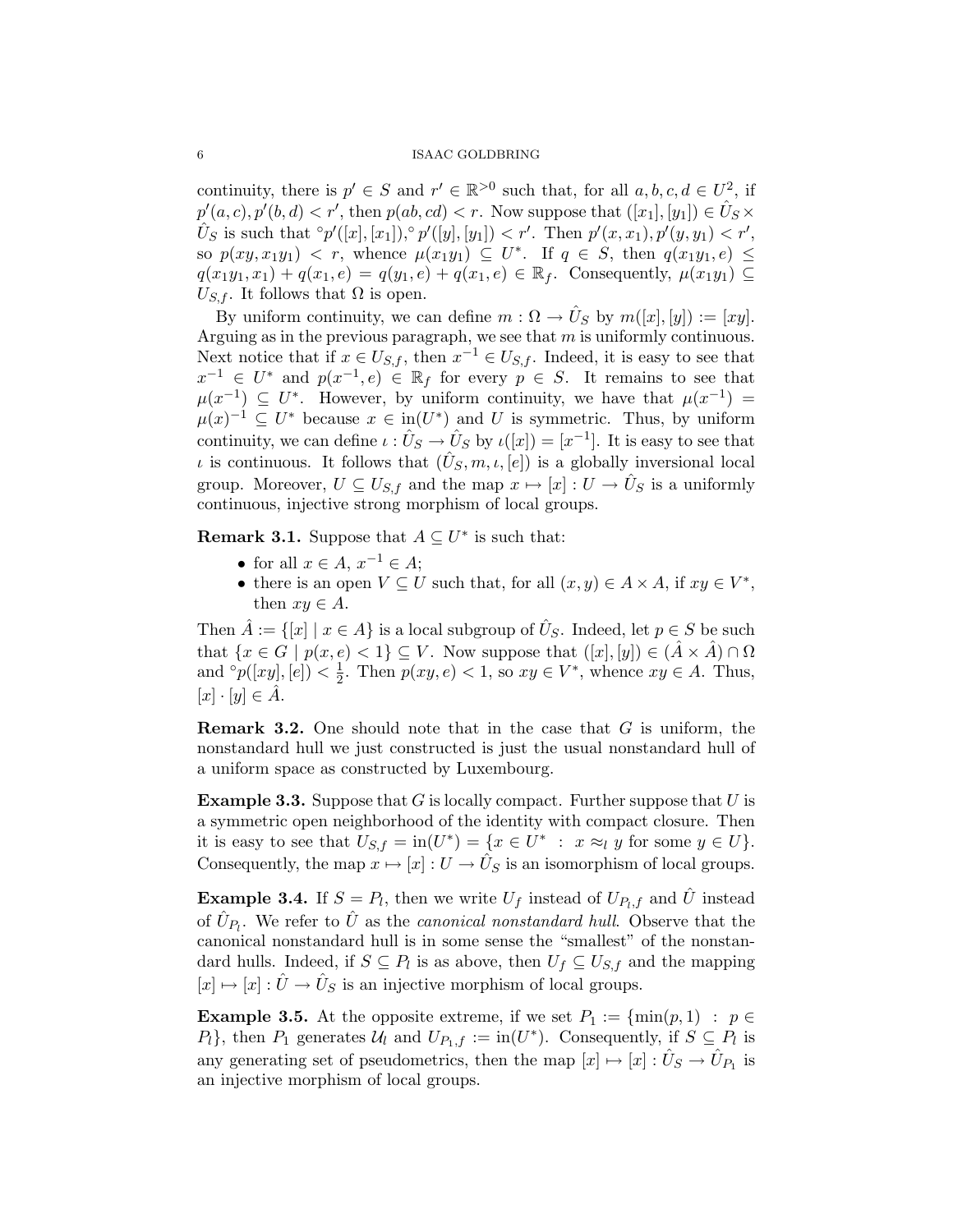If H is a local group with domain of multiplication  $\Omega_H$ , then one defines the notion " $x^n$  is defined" by recursion on n:  $x^1$  is always defined and, for  $n \geq 2$ ,  $x^n$  is defined if  $x^i$  is defined for all  $i < n$  and  $(x^i, x^j) \in \Omega_H$  for all  $i, j < n$  such that  $i + j = n$ . (This is not the definition given in [6] but is proved to be equivalent there.)

**Remark 3.6.** An easy inductive argument shows that, for all  $x \in U_{S,f}$ , if  $[x]^n$  is defined, then  $x^n \in U_{S,f}$  and  $[x]^n = [x^n]$ .

Remark 3.7. Observe that we only constructed nonstandard hulls for locally uniform groups. In fact, for metrizable groups, this was a necessary assumption. Indeed, suppose that  $G$  is a topological group and we wanted to define  $[x] \cdot [y] := [xy]$  for  $x, y \in U_F$ , where  $U_F$  is the set of all elements of  $U^*$  (U a neighborhood of the identity) which are "finite" in some sense. Any sensible notion of finiteness will include the requirement that  $V^* \subseteq U_F$  for some neighborhood  $V$  of the identity. Then the well-definedness of the group operation on the nonstandard hull implies that multiplication on  $U_F$  be Scontinuous, whence multiplication on  $V$  is uniformly continuous, whence  $G$ is locally uniform.

**Lemma 3.8.** Suppose that  $G$  is both  $U$ -locally uniform and  $V$ -locally uniform. Then  $\hat{U}_S$  and  $\hat{V}_S$  are locally isomorphic local groups.

*Proof.* Let  $p \in S$  and  $r \in \mathbb{R}^{>0}$  be such that  $V_{p,r}^* \subseteq in(U^*) \cap in(V^*)$ . Then  $[x] \mapsto [x] : \hat{U}|V_{\circ p,r} \to \hat{V}|V_{\circ p,r}$  is a local group isomorphism.

In view of the preceding lemma, given a set  $S$  of generating pseudometrics, all of the above nonstandard hulls are locally isomorphic to one another and thus are "essentially the same" local group. In fact, we could even define the germ nonstandard hull of  $G$  with respect to  $S$  to be the local group germ made up of all nonstandard hulls  $\hat{U}_S$ , where G is U-locally uniform. (A local group germ is the equivalence class of a local group where the equivalence relation is local isomorphism.)

Sometimes, changing the generating set of pseudometrics has no effect on the nonstandard hull.

**Lemma 3.9.** Suppose that  $U$  is metrizable, with compatible (not necessarily **Left-invariant)** metric d. Further suppose that there is a continuous map  $\sqrt{\cdot}$ :  $U \to U$  so that  $\sqrt{x} \cdot \sqrt{x} = x$  for all  $x \in U$  and so that  $\sqrt{u}$  is a d-contraction. Then  $p(x, e) \in \mathbb{R}_f$  for all  $p \in P$  and all  $x \in U^*$  with  $d(x, e) \in \mathbb{R}_f$ .

*Proof.* Given  $p \in P$ , there is  $\epsilon > 0$  so that  $d(y, e) < \epsilon$  implies  $p(y, e) < 1$ . Fig. c in  $p \in T$ , there is  $e > 0$  so that  $d(g, e) < e$  implies  $p(g, e) < 1$ .<br>Fix  $c \in (0, 1)$  such that  $d(\sqrt{x}, \sqrt{y}) \le c \cdot d(x, y)$  for all  $x, y \in U$ . Given  $n \in \mathbb{N}$ and  $x \in U$ , let  $x^{\frac{1}{2^n}}$  denote the  $n^{\text{th}}$  iterate of  $\sqrt{\cdot}$  applied to x. Then, for any  $n, d(x^{\frac{1}{2^n}}, e) \leq c^n d(x, e)$ . If  $x \in U^*$  is such that  $d(x, e) \in \mathbb{R}_f$ , then for *n* sufficiently large,  $d(x^{\frac{1}{2^n}}, e) < \epsilon$ , whence  $p(x^{\frac{1}{2^n}}, e) < 1$ . Now notice that m sumclemity large,  $a(x^2, e) < e$ , whence  $p(x^2, e) < 1$ . Now notice that  $p(x, e) \leq p(x, \sqrt{x}) + p(\sqrt{x}, e) = 2p(\sqrt{x}, e)$  by left-invariance. By induction,  $p(x, e) \leq 2^n p(x^{\frac{1}{2^n}}, e) < 2^n$ .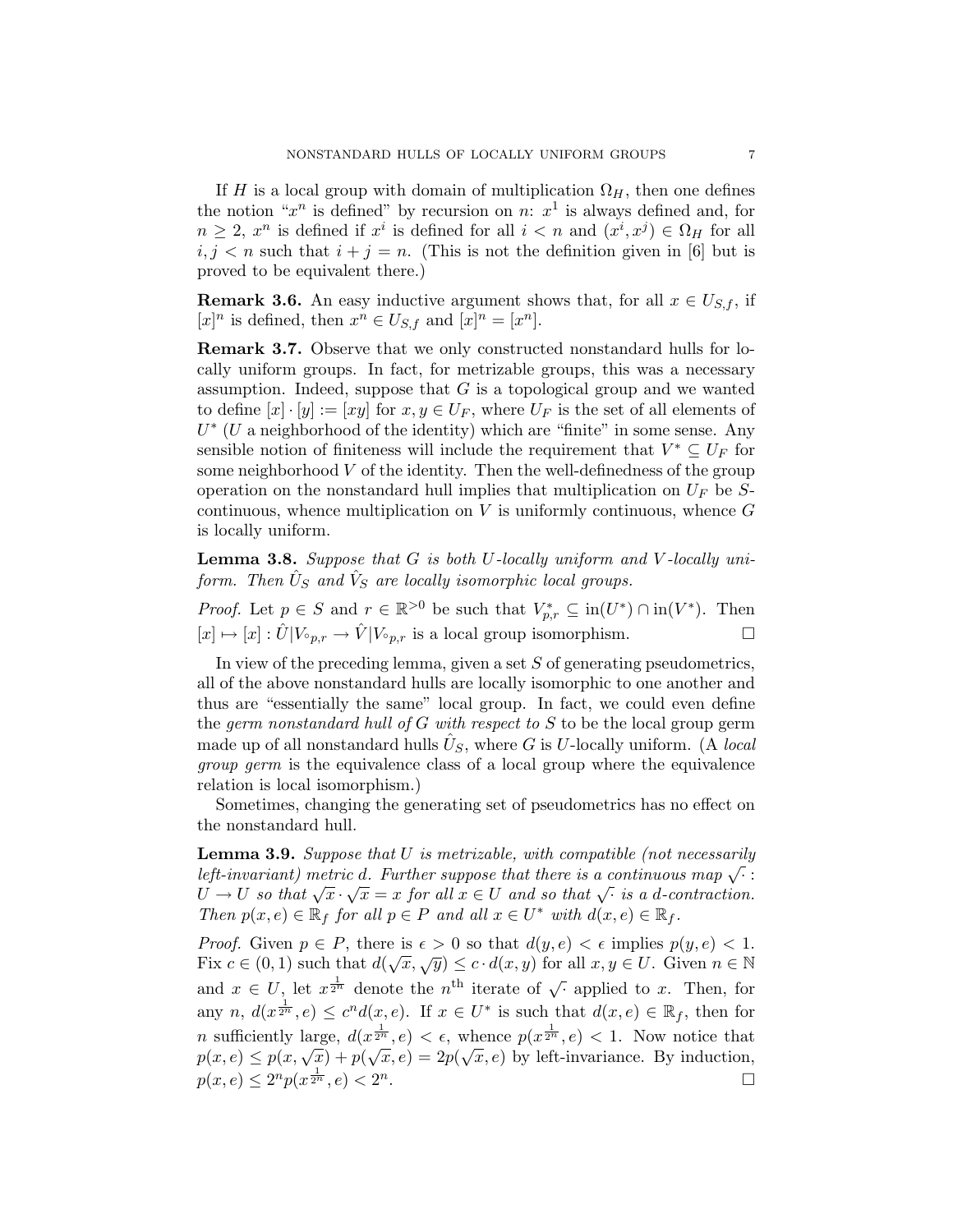**Remark 3.10.** In the proof of the previous lemma, all we needed was there to be  $c \in (0,1)$  such that  $d(\sqrt{x}, e) \leq c \cdot d(x, e)$  for all  $x \in U$ .

**Corollary 3.11.** Suppose that E is a normed vector space and  $exp: E \to G$ is a local homeomorphism, say  $\exp |V: V \to U$  is a homeomorphism, where V is a balanced neighborhood of 0. Then there is an open neighborhood  $U_1$ of e in G contained in U such that  $p(x, e) \in \mathbb{R}_f$  for all  $x \in U_1^*$  and all  $p \in P$ .

*Proof.* Let d be the metric on U given by  $d(\exp(x), \exp(y)) := ||x-y||$ . Now  $\alpha$  is the linearch on  $\psi$  given by  $a(\exp(x), \exp(y)) := ||x - y||$ . Now<br>define  $\sqrt{\cdot} : U \to U$  by  $\sqrt{\exp(x)} := \exp(\frac{1}{2}x)$ . Then, for all  $\exp(x) \in U$ , we have  $d(\sqrt{\exp(x)}, e) = \left\|\frac{1}{2}x\right\| = \frac{1}{2}\left\|x\right\| = \frac{1}{2}d(\exp(x), e)$ . Thus, by the previous have  $a(\sqrt{\exp(x)}, e) = \frac{\pi}{2} \|x\| - \frac{\pi}{2} \|x\| = \frac{\pi}{2} a(\exp(x), e)$ . Thus, by the previous lemma, for all  $x \in U^*$  with  $d(x, e) \in \mathbb{R}_f$ , we have  $p(x, e) \in \mathbb{R}_f$  for all  $p \in P$ . Thus, we can take  $U_1$  to be any d-ball centered at 0 of a finite radius.

In particular, by the previous result, if  $G$  is a locally exponential Lie group whose Lie algebra is normable, then we can form the nonstandard hull using any collection of left-invariant pseudometrics that generates the uniformity  $\mathcal{U}_l$ .

### Metric nonstandard hulls

Suppose now that  $G$  is metrizable, say with left-invariant metric  $d$ . We can then take  $S = \{d\}$ , in which case we denote  $U_{S,f}$  by  $U_{d,f}$  and  $\hat{U}_S$  by  $\hat{U}_d$ . Let  $r \in \mathbb{R}^{>0}$  be such that, setting  $U := B_d(e, r)$ , we have that G is U-locally uniform. Then  $U_{d,f} := \{x \in U^* \mid \operatorname{st}(d(x,e)) < r\}$  and the local group  $\hat{U}_d$  is metrizable with metric  $\hat{d}([x],[y]) := \text{st}(d(x,y)).$  We now address the question: How are various metric nonstandard hulls related?

Suppose that d is a left-invariant metric on G and  $S \subseteq P_l$  is a generating set of pseudometrics closed under max. Let  $s \in \mathbb{R}^{>0}$  be small enough so that, setting  $V := B_d(e, s)$ , we have that G is V-locally uniform. Fix  $p \in S$ and  $r \in \mathbb{R}^{>0}$  so that, for all  $x \in G$ , if  $p(x, e) < r$ , then  $d(x, e) < \frac{s}{2}$  $\frac{s}{2}$ . Set  $U := \{x \in G \mid p(x, e) < r\}$ , so G is also U-locally uniform. Notice also that if  $x \in U_{P,f}$ , then  $st(d(x, e)) < s$ , whence  $x \in V_{d,f}$ . Consequently, we get a map  $\phi: \hat{U}_P \to \hat{V}_d$ ,  $\phi([x]_P) = [x]_d$ , which is clearly injective and a morphism of discrete local groups. In order to see that  $\phi$  is continuous, it suffices to check continuity at  $[e]_P$ . Given  $\epsilon > 0$ , choose  $q \in P$  and  $\delta > 0$  so that, for all  $x \in G$ , if  $q(x, e) < \delta$ , then  $d(x, e) < \frac{\epsilon}{2}$  $\frac{\epsilon}{2}$ . Now suppose that  $\hat{q}([x]_P, [e]_P) < \delta$ . Then  $q(x, e) < \delta$ , so  $d(x, e) < \frac{\epsilon}{2}$  $\frac{\epsilon}{2}$ , whence  $\hat{d}([x]_d, [e]_d) < \epsilon$ . It follows that the metric nonstandard hull is, in some sense, the largest nonstandard hull.

Now suppose, in addition, that  $S = \{d'\}$ , where d' is also a left-invariant metric on G. We claim now that the map  $\phi$  (where  $U = B_{d'}(e,r)$ ) is an open morphism of local groups with open image. Indeed, take  $\epsilon \in (0, r]$ . We must show that  $\phi(B_{\hat{d}'}([e]_{d'}, \epsilon))$  is an open subset of  $\hat{V}_d$ . Suppose that  $\hat{d}'([x]_{d'}, [e]_{d'}) < \epsilon$ , so st $(d'(x, e)) < \epsilon$ . Take  $\delta \in \mathbb{R}^{>0}$  such that, for all  $y \in G^*$ , if  $d'(x, y) < \delta$ , then  $\operatorname{st}(d'(y, e)) < \epsilon$ . Take  $\eta \in \mathbb{R}^{>0}$  such that, for all  $a, b \in G$ ,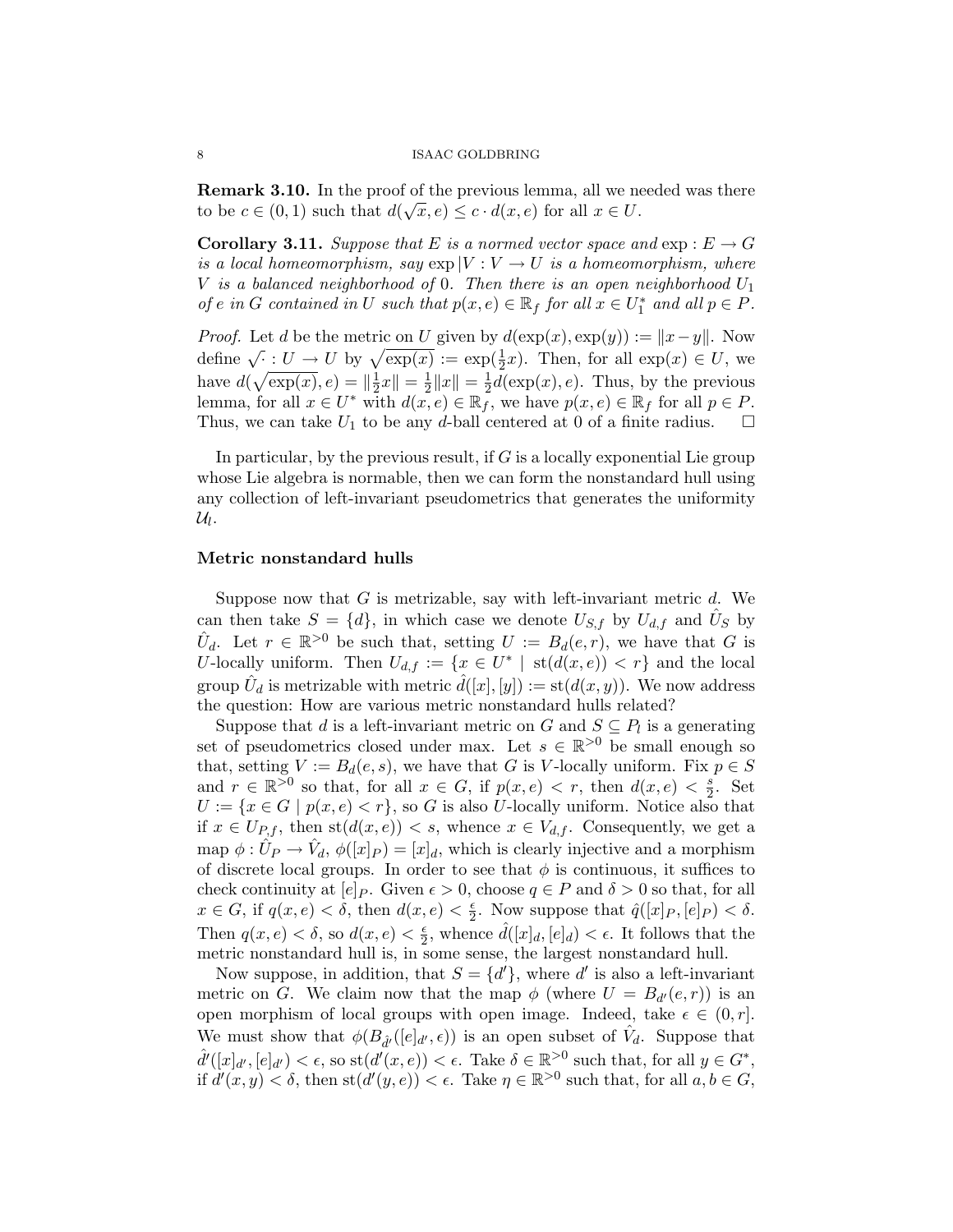if  $d(a, b) < \eta$ , then  $d'(a, b) < \delta$ . (This uses left-invariance of both  $\delta$  and  $\delta'$ .) Now suppose that  $\hat{d}([x]_d, [y]_d) < \eta$ . Then  $d'(x, y) < \delta$ , so  $\text{st}(d'(y, e)) < \epsilon$ . In other words,  $B_{\hat{d}}([x]_d, \eta) \subseteq \phi(B_{\hat{d}'}([e]_{d'}, \epsilon)).$ 

It now follows that  $\hat{U}_{d'}$  is isomorphic to  $\hat{V}_d|\phi(\hat{U}_{d'})$ . Indeed, suppose that  $[x]_d, [y]_d \in \phi(\hat{U}_{d'})$  are such that  $([x]_d, [y]_d) \in \Omega_{\hat{V}_d}$  and  $[x]_d \cdot [y]_d \in \phi(\hat{U}_{d'}).$ Then  $[xy]_d = [z]_d$  for some  $z \in U_{d',f}$ . Since  $xy \approx z$ , it follows that  $xy \in U_{d',f}$ , so  $([x], [y]) \in \Omega_{\hat{U}_{d'}}$ . In particular, we have proven the following result:

Proposition 3.12. Any two metric nonstandard hulls are locally isomorphic.

Since any two metric nonstandard hulls are locally isomorphic, we can speak of the metric germ nonstandard hull.

#### Global nonstandard hulls

One may be a bit perturbed by the fact that the nonstandard hull of a locally uniform group is merely a local group. However, some local groups (most importantly for us, our local nonstandard hulls) can be embedded into topological groups, a procedure that we briefly recall here; more details can be found in  $[2]$ . Until further notice, we let H denote a globally inversional local group.

First, there exists a topological group  $H^M$ , called the *Mal'cev hull of H*, and a local group morphism  $\iota : H \to \hat{H}^M$ , satisfying the universal property that whenever  $\phi : H \to T$  is a local group morphism into a topological group, there is a unique topological group morphism  $\varphi : H^M \to T$  such that  $\phi = \varphi \circ \iota$ . In fact,  $H^M$  is the set of words on H modulo the equivalence relation generated by the following four operations:

- $(x_1, \ldots, x_m) \to (x_1, \ldots, x_{i-1}, x_i x_{i+1}, x_{i+2}, \ldots, x_m)$  if  $(x_i, x_{i+1}) \in \Omega_H$ .
- $(x_1, \ldots, x_m) \to (x_1, \ldots, x_{i-1}, x_{i+2}, \ldots, x_m)$  if  $(x_i, x_{i+1}) \in \Omega_H$  and  $x_i x_{i+1} = 1.$
- $(x_1, \ldots, x_m) \to (x_1, \ldots, x_{i-1}, a, b, x_{i+1}, \ldots, x_m)$  if  $x_i = ab$  with  $(a, b) \in$  $\Omega_{H}$ .
- $(x_1, ..., x_m) \to (x_1, ..., x_i, a, a^{-1}, x_{i+1}, ..., x_m)$  for any  $a \in H$ .

If we let  $w_M$  denote the equivalence class of the word w in  $H^M$ , then the group operation on  $H^M$  is  $w_M \cdot w'_M := (w^{\frown} w')_M$ , the map  $\iota : H \to$  $H^M$  is given by  $\iota(x) = (x)_M$ , and the map  $\varphi : H^M \to T$  is given by  $\varphi((x_1,\ldots,x_m)_M)=\varphi(x_1)\cdots\varphi(x_m).$ 

Given elements  $a_1, \ldots, a_n \in H$  and  $b \in H$ , we write  $(a_1, \ldots, a_n) \rightsquigarrow b$ to mean that there is a way of introducing parentheses into the sequence  $a_1, \ldots, a_n$  such that all intermediate products exist and the resulting overall product is b. (See [2] for a precise definition by recursion.)

# Definition 3.13.

(1) We say that H is neat if  $(x, y) \in \Omega_H$  implies  $(xy, y^{-1}) \in \Omega_H$ .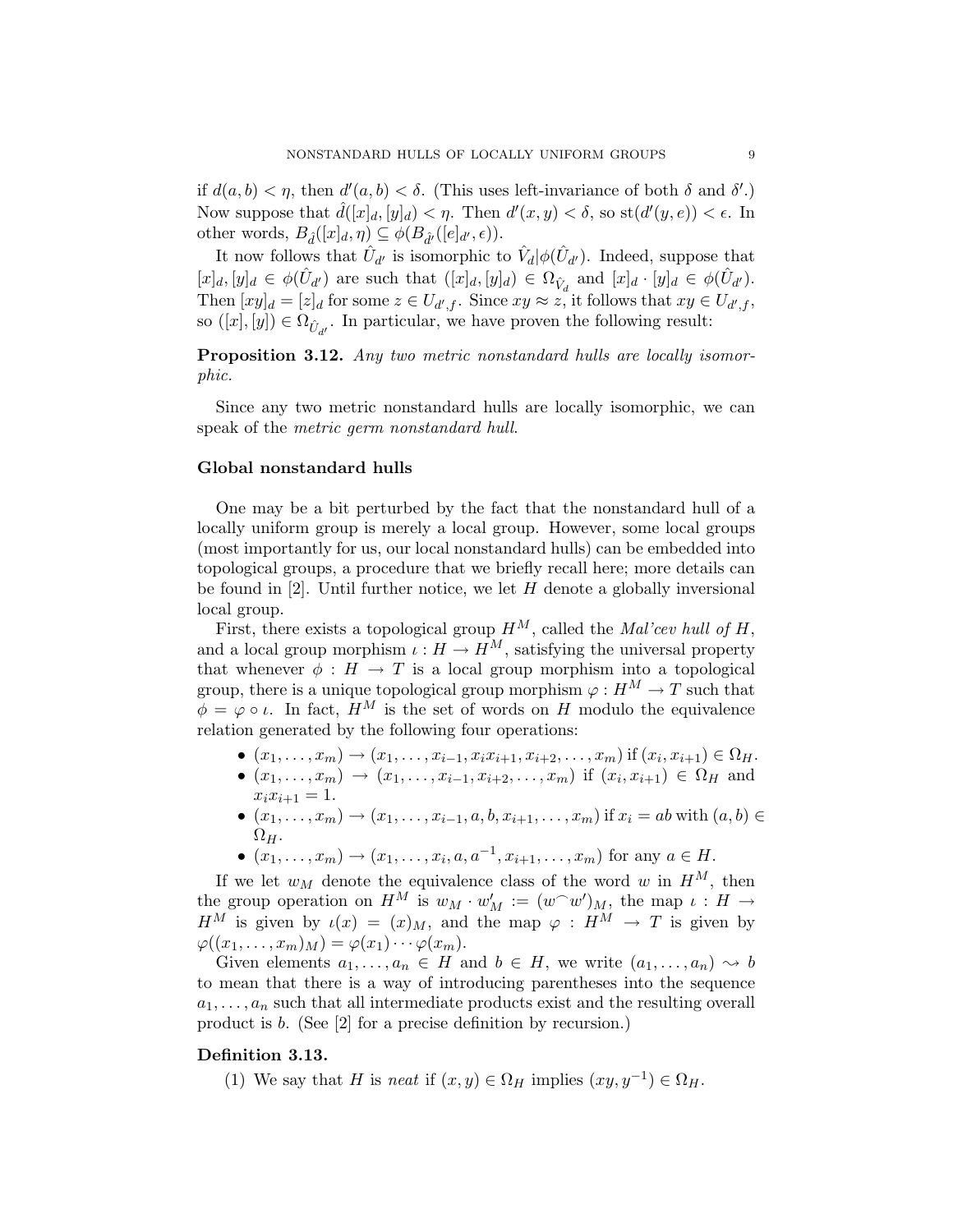(2) We say that H is  $\infty$ -associative if whenever  $a_1, \ldots, a_n, b, c \in H$  are such that  $(a_1, \ldots, a_n) \rightsquigarrow b$  and  $(a_1, \ldots, a_n) \rightsquigarrow c$ , then  $b = c$ .

Fact 3.14 (Mal'cev [10]; van den-Dries & Goldbring [2]). If H is neat and  $\infty$ -associative, then  $\iota : H \to H^M$  is injective.

We now return to the setting of a locally uniform group  $G$  and a neighborhood  $U$  of 1 in  $G$  such that  $G$  is  $U$ -locally uniform. We fix a generating set  $S \subseteq P_l$  of pseudometrics and suppress mention of S for the remainder of this subsection. It is then easy to see that the local group  $\hat{U}$  is  $\infty$ -associative and neat. Consequently,  $\hat{U}$  embeds into its Mal'cev hull, which we denote by  $\hat{G}_U$ . One may refer to  $\hat{U}$  as a *local nonstandard hull* of G and to  $\hat{G}_U$  as a global nonstandard hull of G.

One may wonder what the relationship is between  $G$  and  $\hat{G}_U$ ? First recall that the map  $x \mapsto [x] : U \to \hat{U}$  is an injective morphism of local groups. Since  $\hat{U}$  embeds into its Mal'cev hull  $\hat{G}_U$ , we have an injective morphism of local groups  $\phi: U \to \hat{G}_U$ . Let  $U^M$  denote the Mal'cev hull of U and let  $\varphi: U^M \to \hat{G}_U$  be the unique topological group morphism "extending"  $\phi$ .

# **Lemma 3.15.** With the notation as above, we have that  $\varphi$  is injective.

*Proof.* Suppose that  $\varphi((x_1, \ldots, x_m)_M)$  is the identity. Then  $\phi(x_1) \cdots \phi(x_m)$ is the identity in  $\hat{G}_U$ , meaning that there is a sequence  $w_1, \ldots, w_k$  of words on  $\hat{U}$  starting with  $([x_1], \ldots, [x_m])$  and ending in the empty word, where each  $w_{i+1}$  is obtained from  $w_i$  using one of the four "moves" from above. We then have that  $(x_1, \ldots, x_m)$  is internally equivalent to the empty word in  $U^M$ , whence by transfer, it is actually equivalent to the empty word.  $\Box$ 

By the universal mapping property, there is a canonical group morphism  $i^M: U^M \to G$  induced by the inclusion  $i: U \to G$ . Since  $i^M$  acts homeomorphically on U,  $i^M$  is a covering map. If  $i^M$  is an isomorphism, then we get an injective morphism  $\varphi: G \to \tilde{G}_U$  of topological groups (which is something that one expects of a nonstandard hull operation). There is one natural setting when  $i^M : U^M \to G$  is an isomorphism, as the following unpublished result of Lou van den Dries demonstrates:

Proposition 3.16 (van den Dries). Suppose G is locally path-connected and simply connected, and U is connected. Then  $i^M$  is a topological group isomorphism.

*Proof.* Since U is connected, so is  $U^M$  (as the image of U generates  $U^M$ ). It remains to use the fact (which is a standard consequence of the Monodromy Theorem) that any covering map  $Y \to X$ , where Y is connected and X is simply connected and locally path-connected, is an isomorphism.  $\square$ 

For use in the last section, we will need the following other unpublished result of Lou van den Dries concerning the map  $i^M$ .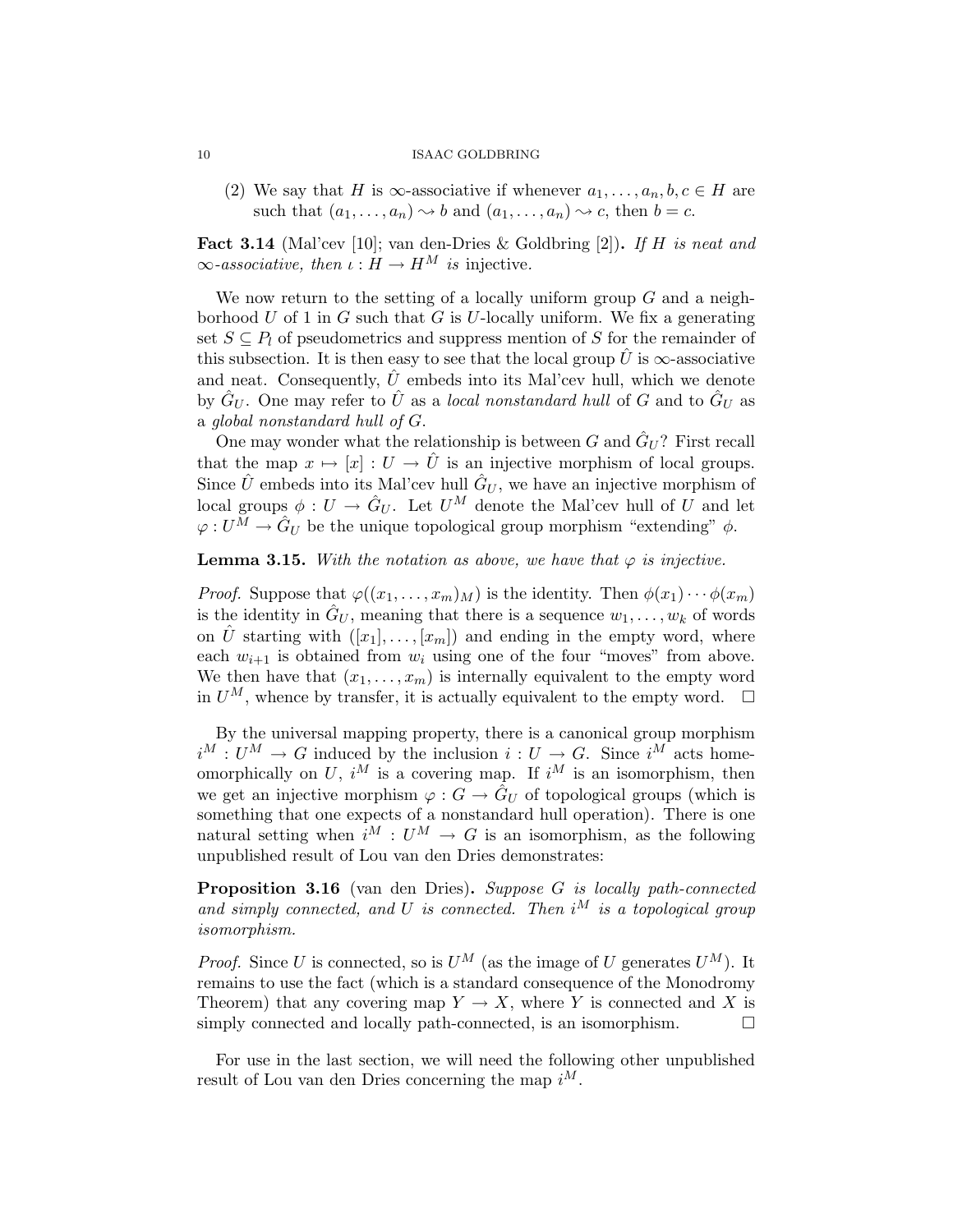Proposition 3.17 (van den Dries). Suppose G is connected and locally simply connected. Let V be a simply connected open neighborhood of 1 in  $G$ , and U a connected symmetric open neighborhood of 1 in G with  $U^2 \subseteq V$ . Then  $i^M: U^M \to G$  is a universal group covering of G.

*Proof.* We only need to show that  $U^M$  is simply connected. Let  $p : \tilde{G} \to G$  be the usual universal group covering of  $G$ , let  $V'$  be the connected component of the identity in  $p^{-1}(V)$ . Then p maps V' homeomorphically onto V, and V' is open-and-closed in  $p^{-1}(V)$ . Let  $v \mapsto v' : V \to V'$  be the inverse of  $x \mapsto p(x) : V' \to V$ , and set

$$
U' := \{u' : u \in U\} = V' \cap p^{-1}(U).
$$

Then  $U'$  is a connected open neighborhood of the identity in  $\tilde{G}$ . Moreover,  $U'^2 \subseteq V'$ , because  $u'_1u'_2 \in p^{-1}(U^2) \subseteq p^{-1}(V)$  for all  $u_1, u_2 \in U$  and so

$$
\{(u_1,u_2)\in U\times U:\ u_1'u_2'\in V'\}
$$

is open-and-closed in the connected space  $U \times U$ . Likewise, considering  ${u \in U : u'^{-1} \in V'}$  we see that U' is symmetric. It is now easy to check that  $u \mapsto u' : G|U \to \tilde{G}|U'$  is an isomorphism of local groups. This induces a topological group isomorphism  $U^M \cong (U')^M$ . As  $U'$  is connected,  $(U')^M$  is homeomorphic to  $\tilde{G}$ , by Corollary 3.16. Thus  $U^M$  is simply connected.  $\square$ 

We should stress that neither Proposition 3.16 nor Proposition 3.17 require that G be locally uniform.

In general, if  $G$  is both  $U$ -locally uniform and  $V$ -locally uniform, then  $\hat{G}_U$  and  $\hat{G}_V$  can be non-isomorphic, whence the global nonstandard hull construction is non-canonical. For example, let G be a compact, locally connected, non-connected group (e.g.  $G = O_n(\mathbb{R})$ ). Let U be the connected component of the identity in  $G$ , a symmetric open neighborhood of the identity. Then  $G$  is both U-locally uniform and  $G$ -locally uniform. Notice that  $\hat{U}$  is isomorphic (as a local group) to U (see Example 3.3), so  $\hat{G}_U$  is connected, while  $\hat{G}_G = \hat{G}$  is isomorphic to G, which is not connected.

# 4. *U*-FINITENESS

There is another notion of finiteness for uniform spaces due to Henson [8]. Suppose that  $(X, \mathcal{U})$  is a uniform space. We say that  $a \in X^*$  is  $\mathcal{U}$ finite if, for every  $A \in \mathcal{U}$ , there is a sequence  $a_0, \ldots, a_n$  from  $X^*$  such that  $a_0 = a, a_n \in X$ , and  $(a_i, a_{i+1}) \in A^*$  for each  $i < n$ . It is easy to see that every  $U$ -finite element of X is also finite in our above sense, that is, if P is a family of pseudometrics generating  $\mathcal{U}$ , then whenever  $a \in X^*$  is  $\mathcal{U}$ -finite, then  $p(a, x) \in \mathbb{R}_f$  for all  $p \in P$  and all  $x \in X$ . We let  $X_f^{\mathcal{U}}$  denote the set of  $U$ -finite points of  $X^*$ .

Returning to our situation of locally uniform groups: Suppose that  $G$  is  $U$ -locally uniform and suppose that  $V$  is a symmetric open neighborhood of the identity such that  $V^2 \subseteq U$ .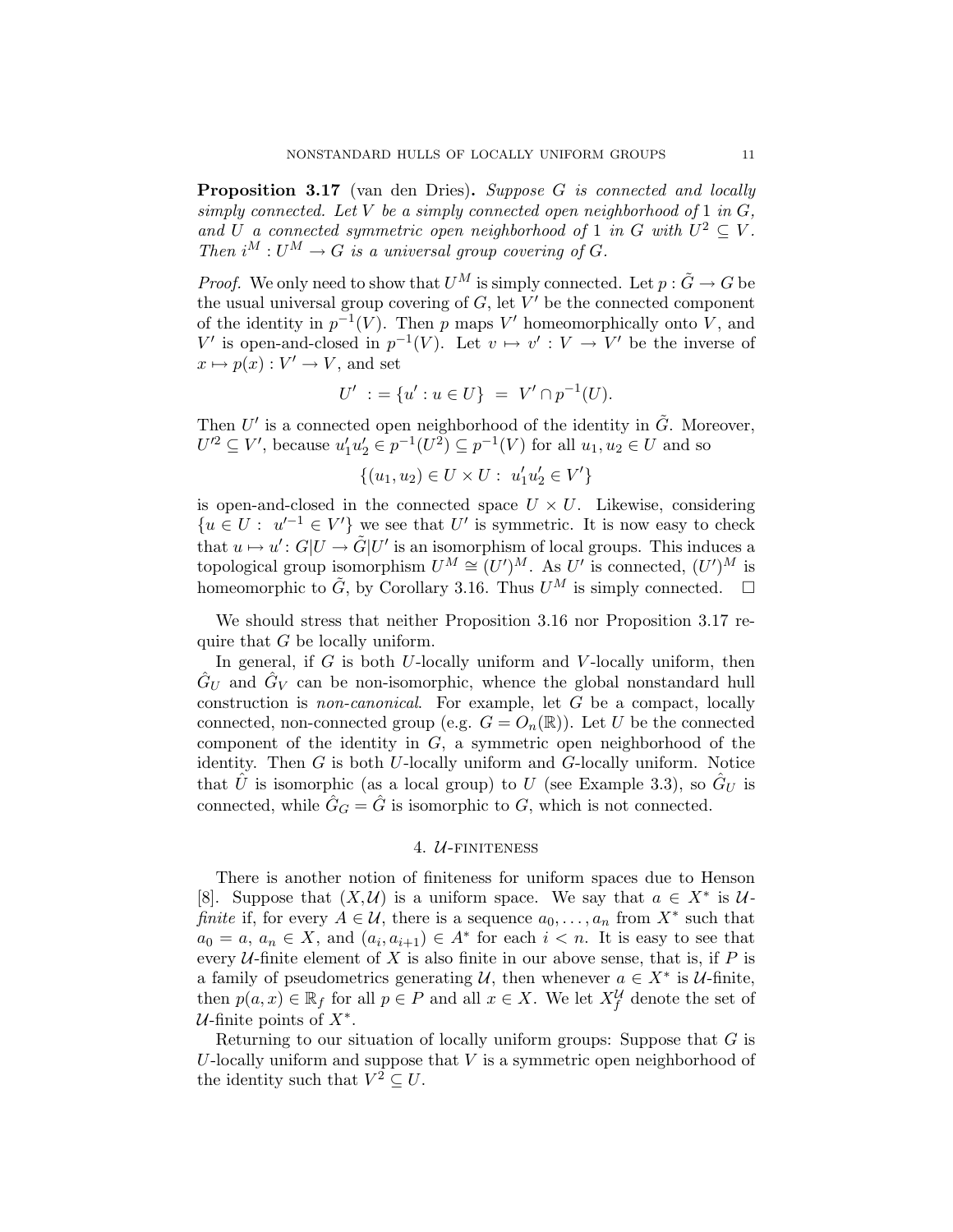**Lemma 4.1.**  $(U_f^{\mathcal{U}})^{-1} = U_f^{\mathcal{U}}$  and  $V_f^{\mathcal{U}} \cdot V_f^{\mathcal{U}} \subseteq U_f^{\mathcal{U}}$ .

Proof. We only prove the second assertion; the first assertion is similar using uniform continuity of inversion. Suppose that  $x, y \in V_f^{\mathcal{U}}$ . Fix  $p \in P$  and  $\epsilon \in \mathbb{R}^{>0}$ . Take a sequence  $y_0, \ldots, y_n \in V^*$  such that  $y_0 = y, y_n \in V$ and  $p(y_i, y_{i+1}) < \epsilon$  for each  $i < n$ . Since the map  $a \mapsto ay_n : V \to U$  is uniformly continuous, there is  $q \in P$  and  $\delta > 0$  such that, for all  $a, a' \in V$ ,  $q(a, a') < \delta \Rightarrow p(ay_n, a'y_n) < \epsilon$ . Take a sequence  $x_0, \ldots, x_m \in V^*$  such that  $x_0 = x, x_m \in V$ , and  $q(x_j, x_{j+1}) < \delta$  for  $j < m$ . Then the sequence  $x_0y_0, \ldots, x_0y_n, x_1y_n, \ldots, x_my_n$  witnesses that  $xy \in U_f^{\mathcal{U}}$ .<br>. — Политика и Политика и Политика и Политика и Политика и Политика и Политика и Политика и Политика и Полити<br>В Политика и Политика и Политика и Политика и Политика и Политика и Политика и Политика и Политика и Политика

**Corollary 4.2.** If G is a uniform group, then  $G_f^{\mathcal{U}}$  is a subgroup of  $G_f$ .

Suppose that G is a uniform group and set  $\hat{G}^{\mathcal{U}} := G_f^{\mathcal{U}}/\mu$ . By the last corollary,  $\hat{G}^{\mathcal{U}}$  is a subgroup of  $\hat{G}_S$  for any generating set  $S \subseteq P_l$ .

By Theorems 3.2 and 3.3 of [8], we have  $X^* = X_f^{\mathcal{U}}$  if and only if every uniformly continuous function  $X \to \mathbb{R}$  is bounded if and only if X is "finitely" chainable." (This is some strengthening of the notion of "pseudocompact.") In particular, if X is finitely chainable, then  $p(a, x) \in \mathbb{R}_f$  for all  $p \in P$ , all  $a \in X^*$ , and all  $x \in X$ , where P is a generating family of pseudometrics for the uniformity on  $X$ . Thus, for finitely chainable uniform groups, it does not matter what family of left-invariant pseudometrics we take in the definition. We should observe that if a group is finitely chainable, then it can never have R as a quotient (for the quotient map  $\pi: G \to \mathbb{R}$  would be uniformly continuous). More generally, if  $G$  is complete and finitely chainable, then any topological group morphism  $\phi : G \to \mathbb{R}$  must be trivial. (Indeed, in this case,  $\phi(G)$  is a closed subgroup of R, whence is  $\{0\}$ , R, or  $\mathbb{Z} \cdot r$  for some  $r \in \mathbb{R}$ .) Observe also that if G is uniform but not finitely chainable, then  $\hat{G}^{\mathcal{U}}$  is a proper subgroup of the canonical nonstandard hull.

Question 4.3. Is there a characterization of the finitely chainable groups?

#### A test-case: Locally convex vector spaces

We now consider the special case of the additive group of a locally convex vector space. Let  $(E, +)$  be a locally convex space. Then there is yet another notion of finiteness for such spaces. Let  $\Gamma$  denote the set of continuous seminorms on E. We say that  $x \in E^*$  is tvs-finite if  $p(x) \in \mathbb{R}_f$  for every  $p \in \Gamma$ . We let  $E_f^{\text{tvs}}$  denote the set of tvs-finite elements of  $E^*$ .

Proposition 4.4.  $E_f = E_f^{\mathcal{U}} = E_f^{\text{tvs}}$ .

*Proof.* Suppose that  $x \in E_f^{\mathcal{U}}$  and let  $p \in \Gamma$ . Take a sequence  $x_0, \ldots, x_n \in E^*$ such that  $x_0 = x, x_n \in E$ , and  $p(x_i-x_{i+1}) < 1$  for  $i < n$ . Then  $p(x-x_n) < n$ , so  $p(x) \in \mathbb{R}_f$ . Thus,  $x \in E_f^{\text{tvs}}$  and  $E_f^{\mathcal{U}} \subseteq E_f^{\text{tvs}}$ . Conversely, suppose that  $x \in E_f^{\text{tvs}}$ . Fix  $p \in \Gamma$  and  $\epsilon > 0$ . Let  $n \in \mathbb{N}^{>0}$  be such that  $\frac{1}{n}p(x) < \epsilon$ ; this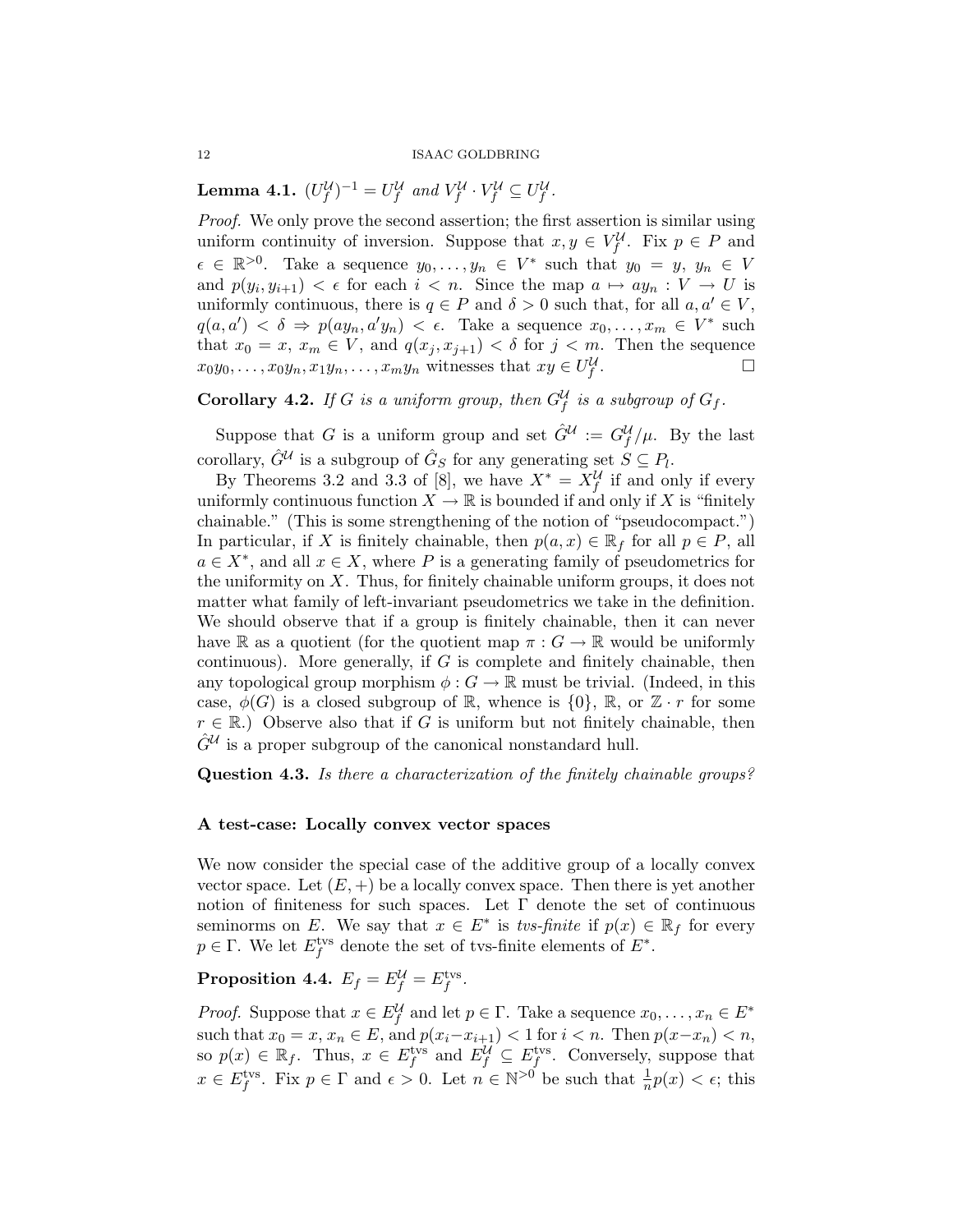is possible because  $p(x) \in \mathbb{R}_f$ . Let  $x_i := \frac{n-i}{n}x \in E^*$ . Then  $x_0 = x, x_n = 0$ , and  $p(x_i - x_{i+1}) = p(\frac{1}{n})$  $\frac{1}{n}x$  =  $\frac{1}{n}p(x) < \epsilon$ . Thus  $x \in E_f^{\mathcal{U}}$  and  $E_f^{\mathcal{U}} = E_f^{\text{tvs}}$ . It remains to show that  $E_f \subseteq E_f^{\text{tvs}}$ . However, this follows from the fact that any  $p \in \Gamma$  induces  $\hat{p} \in P_l$  by  $\hat{p}(x, y) = p(x - y)$ .

Consequently, we get one notion of a nonstandard hull for the additive group of a locally convex space, which we may unambiguously write as  $E$ .

# 5. FUNCTORIALITY

We would like the above construction to be functorial, that is, if G and H are locally uniform and  $f: G \to H$  is a topological group morphism, we would like to obtain an induced morphism  $\hat{f}: \hat{U} \to \hat{V}$ . Fix  $S \subseteq P_{l,G}$  and  $S' \subseteq P_{l,H}.$ 

**Lemma 5.1.** Suppose that  $f(U_{S,f}) \subseteq V_{S',f}$  and  $f(\text{in}(U^*)) \subseteq \text{in}(V^*)$ . Then there is an induced map  $\hat{f} : \hat{U}_S \to \hat{V}_{S'}$  given by  $\hat{f}([x]) := [f(x)]$ . Morever,  $\hat{f}$ is a morphism of local groups.

*Proof.* First suppose that  $x, x_1 \in \text{in}(U^*)$  are such that  $x \approx x_1$ . Then  $x^{-1}x_1 \approx e$ , so  $f(x^{-1}x_1) \approx e$  by continuity of f, whence  $f(x) \approx f(x_1)$ . Consequently, we can define  $\hat{f}$  as in the statement of the lemma. It is clear that  $\hat{f}$  respects multiplication and inversion. To check continuity of  $\hat{f}$ , it suffices to check continuity at  $[e_G]$ ; however, this follows easily from the continuity of f at  $e_G$ .

We first would like to know how to ensure that  $f(U_{S,f}) \subseteq V_{S',f}$ . Certainly, if  $S' = P_{H,1}$ , then this is satisfied. (See Example 3.5.) Also, if we use  $S = P_{l,G}$ , then this is satisfied as well. Indeed, given a continuous leftinvariant pseudometric q on H, we have that  $q \circ (f \times f)$  is a continuous left-invariant pseudometric on G. Moreover, if  $x \in G_{S,f}$ , then  $q(f(x), e_H) =$  $q(f(x), f(e_G)) = (q \circ (f \times f))(x, e_G) \in \mathbb{R}_f$ . Finally, if G and H are metrizable, say with left-invariant metrics d and  $d'$ , and U and V are suitable open balls, then  $f(U_{d,f}) \subseteq V_{d',f}$ .

The more serious issue is how to ensure that  $f(\text{in}(U^*)) \subseteq \text{in}(V^*)$ . The easiest case to deal with is the metric case. Indeed, suppose that  $H$  is metrizable and  $f(U) \subseteq B(e_H, \frac{\epsilon}{2})$  $(\frac{\epsilon}{2})$ . Then  $f(U^*) \subseteq B(e_H, \frac{\epsilon}{2})$  $\frac{\epsilon}{2})^* \subseteq \text{in}(B(e_H, \epsilon)^*).$ We have thus established:

Proposition 5.2. Let MGrp denote the category of metrizable topological groups with continuous group morphisms as arrows. Let LocGrp denote the category of local group germs with morphisms of local group germs as arrows. Then the canonical nonstandard hull construction is a functor from MGrp to LocGrp.

What about the more general situation?

**Lemma 5.3.** Suppose that  $f: G \to H$  is a continuous, open group morphism. Then  $f(\text{in}(U^*)) \subseteq \text{in}(V^*)$ .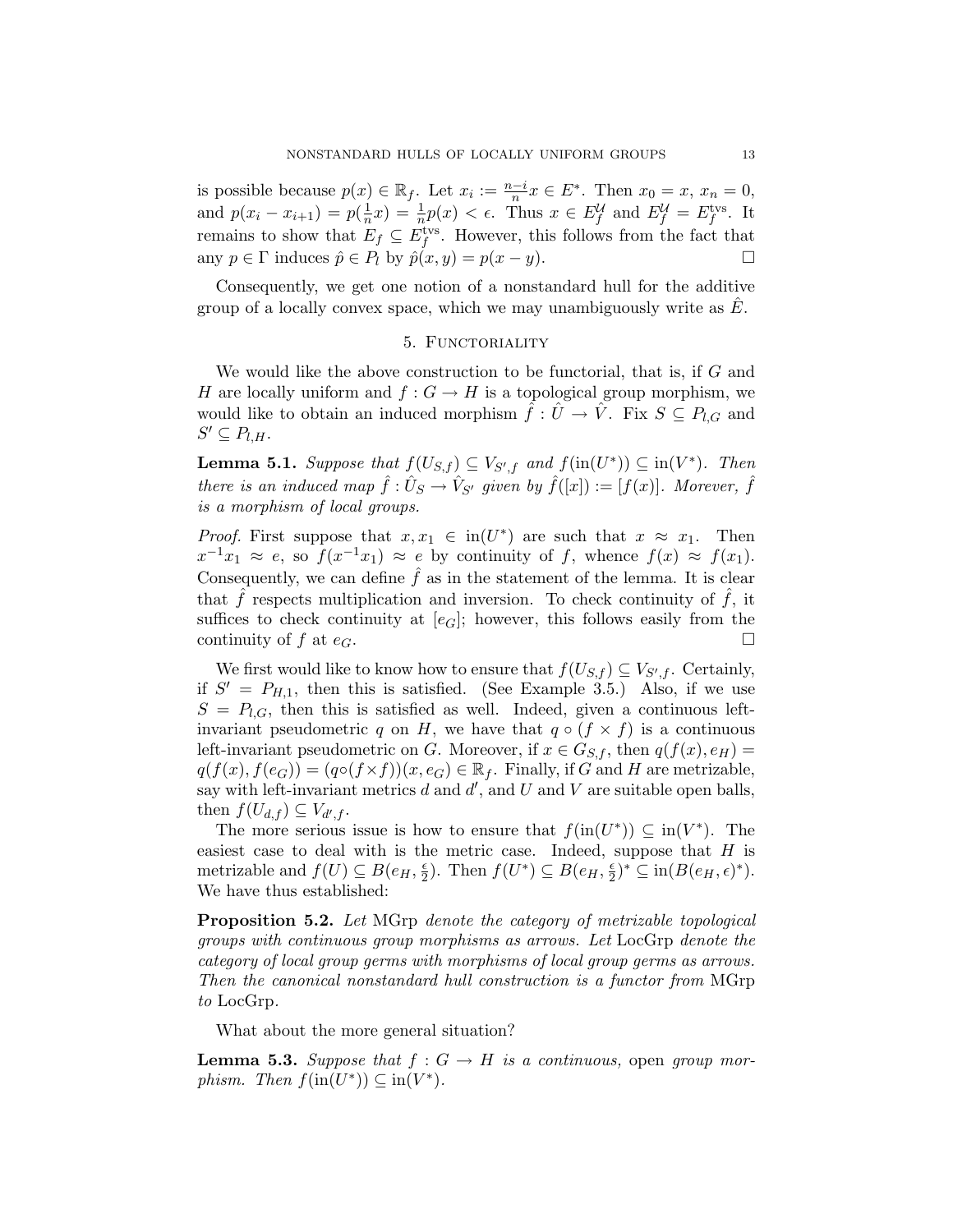*Proof.* It is enough to prove that, for every  $a \in in(U^*), f(\mu(a)) = \mu(f(a)).$ By uniform continuity,  $f(\mu(a)) \subseteq \mu(f(a))$ . For the other direction, suppose that  $f(a) \approx_l b$  but  $b \notin f(\mu(a))$ . Then by saturation, there is  $p \in P$  and  $\epsilon > 0$  such that  $p(x, a) < \epsilon$  implies  $b \neq f(x)$ . Since f is open, there is  $q \in Q$ and  $\delta > 0$  such that  $\{y \in H \mid q(y, f(a)) < \delta\} \subseteq f(\{x \in G \mid p(x, a) < \epsilon\}).$ Since  $b \approx_l f(a)$ , we have  $q(b, f(a)) < \delta$ , so  $b = f(x)$  for some  $x \in G$  with  $p(x, a) < \epsilon$ , a contradiction. (Note that we never used that  $a \in \text{in}(U^*)$ ) here.)

Corollary 5.4. Let TopGrpOp denote the wide subcategory of the category TopGrp, where the arrows are the open topological group morphisms. Then the canonical nonstandard hull is a functor  $TopGrpOp \rightarrow LocGrp$ .

A curious by-product of the above proof is the following generalization of Enflo's Proposition 1.16.

**Corollary 5.5.** If  $f : G \to H$  is an open group morphism and G is locally uniform, then  $H$  is locally uniform. More precisely, if  $G$  is  $U$ -locally uniform, then H will be  $f(U)$ -locally uniform.

*Proof.* Suppose that  $z, z', w, w' \in f(U)^*$  are such that  $z \approx z'$  and  $w \approx w'$ . Write  $z = f(x)$  and  $w = f(y)$ , with  $x, y \in U^*$ . By the proof of the above lemma, we see that  $z' = f(x')$ ,  $w = f(y')$ , where  $x' \in \mu(x)$  and  $y' \in \mu(y)$ . Notice that  $x' = x(x^{-1}x') \in (U^*)^2$  since  $x^{-1}x' \in \mu(e) \subseteq U^*$ . Likewise,  $y' \in (U^*)^2$ . Since multiplication on  $U^2$  is uniformly continuous, we have  $xy \approx x'y'$ , whence, by uniform continuity of f, we have

$$
zw = f(x)f(y) = f(xy) \approx f(x'y') = f(x')f(y') = z'w'.
$$

Enflo's Proposition 1.16 is the special case of the above result when  $H$ was taken to be a quotient  $G/N$  for N a closed, normal subgroup of G.

### 6. Uniformly NSS

G is said to be uniformly NSS (UNSS) if there is a neighborhood U of the identity such that, for every neighborhood  $V$  of the identity, there is  $n_V \in \mathbb{N}$  such that, for all  $x \in G$ ,  $x \notin V \Rightarrow x^n \notin U$  for some  $n \leq n_V$ ; one then says that the neighborhood  $U$  is uniformly free from small subgroups. It is clear that uniformly NSS groups are NSS. For locally compact groups, the concepts coincide:

**Lemma 6.1.** If G is locally compact, then G is uniformly NSS if and only if G is NSS.

*Proof.* Let  $U$  be a compact neighborhood of the identity containing no nontrivial subgroups. Let  $V$  be an open neighborhood of the identity and suppose, towards a contradiction, that for every  $m \in \mathbb{N}$ , there is  $x \in G \setminus V$ with  $x^n \in U$  for  $n = 1, \ldots, m$ . Then, by saturation, there is  $x \in G^* \setminus V^*$ such that  $x^n \in U^*$  for all  $n \in \mathbb{N}$ . Let  $y := \text{st}(x) \in U$ ; then the subgroup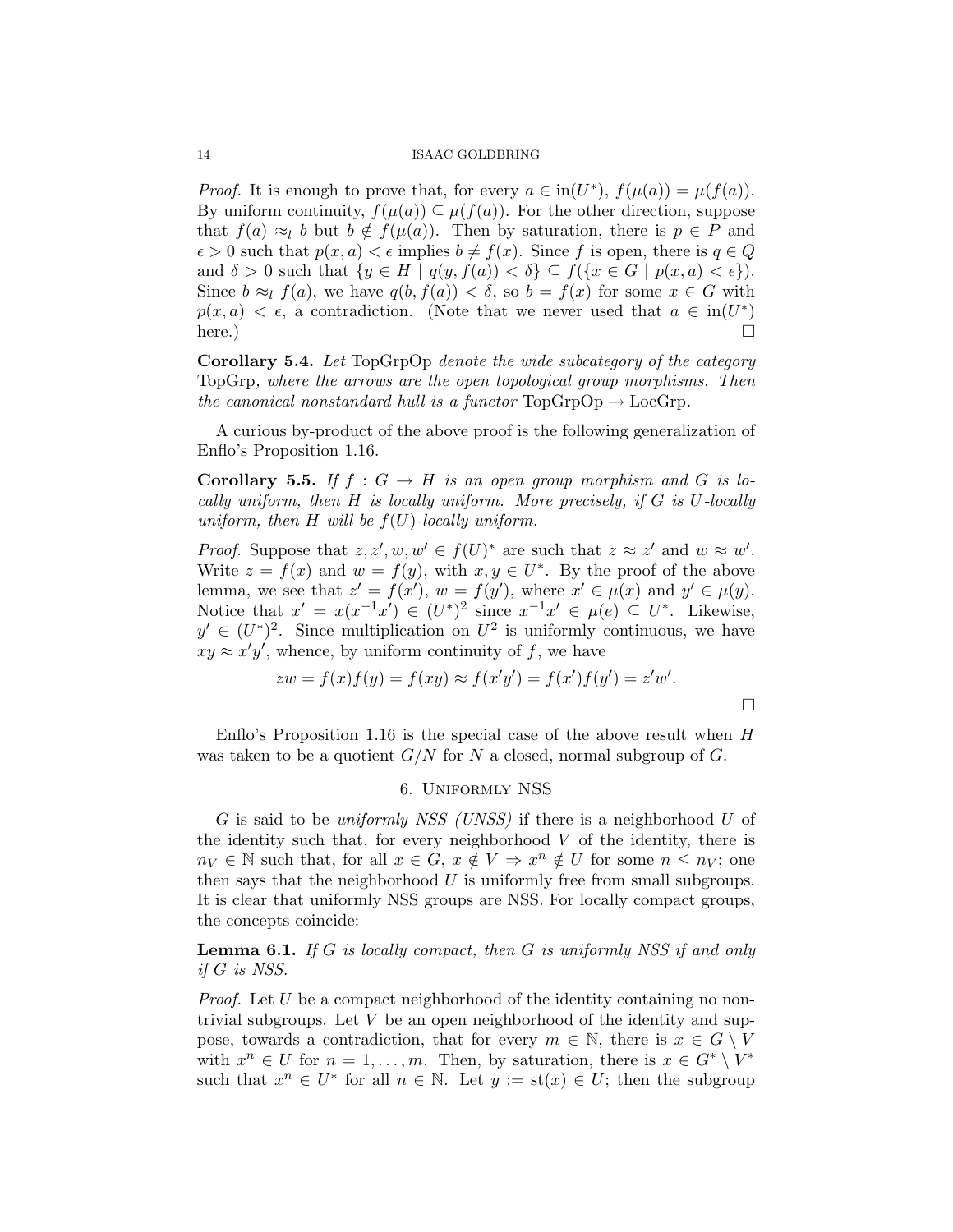generated by  $y$  is a subgroup of  $G$  contained in  $U$  which is nontrivial since  $y \notin V$  (else  $x \in V^*$ ).  $\qquad \qquad \Box$ 

Suppose that  $G$  is uniformly NSS as witnessed by  $U$ . Set

$$
\frac{1}{n}U := \{x \in G \; : \; x^k \in U \text{ for } k = 1, \dots, n\}.
$$

Then clearly  $(\frac{1}{n}U : n \ge 1)$  is a neighborhood base for the identity. Consequently, G is metrizable.

There exist groups which are NSS but not uniformly NSS. For example, let  $G = \mathbb{R}^{\mathbb{N}}$  as an abstract group. Equip G with the topology whose base is given by products of open intervals. Then G is easily seen to be NSS. However,  $G$  is not metrizable, whence it follows from the previous paragraph that  $G$  is not UNSS. (This example is Example 2.1. from [3]).

**Proposition 6.2** ([3], Theorem 2.1.1). If G is UNSS, then G is locally uniform.

*Proof.* Let  $d$  be a left-invariant metric for  $G$  and let  $U$  be uniformly free from small subgroups. Let  $r \in \mathbb{R}^{>0}$  be such that  $B(e, r) \subseteq U$ . We claim that multiplication is d-uniformly continuous when restricted to  $B(e, \frac{r}{2}) \times$  $B(e, \frac{r}{2})$ . Suppose not. Then there are  $x, y, x_1, y_1 \in B(e, \frac{r}{2})^*$  such that  $d(x, x_1), d(y, y_1) \approx 0$  but  $d(xy, x_1y_1) \not\approx 0$ . Let  $a = xy$ ,  $b = x_1y$ , and  $c = y^{-1}$ . Then  $d(a, b) \not\approx 0$  while  $d(ac, bc) \approx 0$ . Set  $f = a^{-1}b$ . Then  $d(f, e) \not\approx 0$  but  $d(fc, c) \approx 0$ . By left-invariance, for each  $n \in \mathbb{N}$ , we have  $d(f^n c, f^{n-1} c)$  $d(f, c) \approx 0$ . Consequently, for each  $n \in \mathbb{N}$ , we have  $d(f^n c, c) \approx 0$ . Thus, for each  $n \in \mathbb{N}$ , we have  $d(f^n, e) \leq d(f^n c, c) + d(c, e) < r$ . However, since  $d(f, e) \not\approx 0$ , there is some  $n \in \mathbb{N}$  such that  $f^n \notin U^*$ ; in particular,  $d(f^n, e) \geq r$  for this *n*, a contradiction.

Let  $H$  be a local group. We say that  $H$  is uniformly free from small subgroups (UNSS) if there is a neighborhood U of the identity in H so that, for any neighborhood V of the identity, there is  $n_V \in \mathbb{N}$  such that, for all  $x \in G$ , if  $x \notin V$  and  $x^{n_V}$  is defined, then  $x^i \notin U$  for some  $i \in \{1, ..., n_V\}$ . It is clear that  $H$  being UNSS implies that  $H$  is NSS. It is also clear that if  $H'$  is locally isomorphic to  $H$ , then  $H$  is UNSS if and only if  $H'$  is UNSS.

**Lemma 6.3.** Let H be a neat,  $\infty$ -associative local group with Mal'cev hull  $H^M$ . Then H is UNSS if and only if  $H^M$  is UNSS.

Proof. The "if" direction is obvious, so we prove the "only if" direction. Suppose that  $H$  is UNSS and  $U$  is a symmetric open neighborhood of the identity of H uniformly free from small subgroups such that  $U \times U \subseteq \Omega_H$ . By Lemma 2.2 of [2],  $H|U = H^M|U$ . Let V be an open neighborhood of the identity in H and let  $x \in H^M$  be such that  $x \notin V$ . We claim that  $x^i \notin U$  for some  $i \leq n_V$ . Suppose, towards a contradiction, that  $x^i \in U$  for all  $i \leq n_V$ . We then claim that  $x^i$  is defined (in H) for all  $i \leq n_V$ , contradicting the definition of  $n<sub>V</sub>$ . We prove our claim by induction on i, the base case being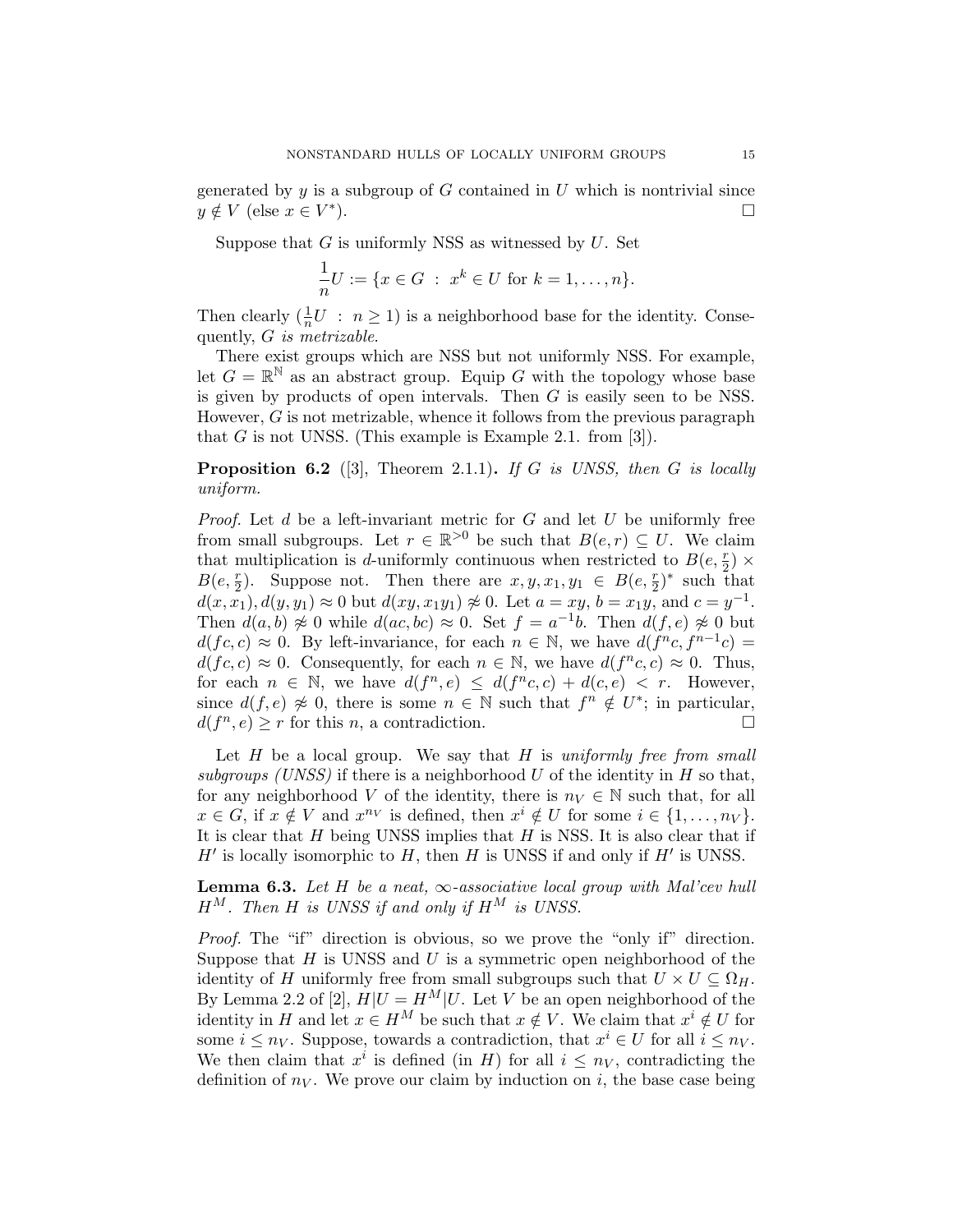trivial. Suppose the claim is true for some  $i < n_V$ . Since  $x^i$  is defined, we need only show that  $(x^j, x^k) \in \Omega_H$  for all  $j, k \in \{1, ..., i\}$  with  $j + k = i$ . However, this follows immediately from the assumption that  $x^j \in U$  for each  $j \leq n_V$  and  $U \times U \subseteq \Omega_H$ .

Note that if  $\iota : H \to H'$  is an injective morphism of local groups and  $H'$  is NSS, then  $H$  is NSS. (This need not be true for UNSS.) Thus, if  $G$ is locally uniform, then some nonstandard hull of  $G$  is NSS if and only if the canonical nonstandard hull of  $G$  is NSS. If  $G$  is metrizable and locally uniform, then every nonstandard hull of  $G$  is NSS if and only if the metric nonstandard hull of G is NSS.

**Proposition 6.4.** Let G be a locally uniform group. Then the following are equivalent:

- (1) G is uniformly NSS;
- (2) G is metrizable and the metric nonstandard hull is uniformly NSS;
- (3) G is metrizable and the metric nonstandard hull is NSS;
- (4) G is metrizable and every nonstandard hull of G is NSS.

*Proof.* (1)  $\Rightarrow$  (2): Suppose that G is uniformly NSS. Fix a left-invariant metric d on G. Without loss of generality, we may suppose that  $r \in \mathbb{R}^{>0}$  has been chosen so that  $U := B(e, r)$  is uniformly free from small subgroups and G is U-locally uniform. We will show that  $\hat{U}_d$  is uniformly free from small subgroups. Fix  $\delta > 0$  and suppose that  $\hat{d}([x], [e]) \geq \delta$ . Let  $n_{\delta} \in \mathbb{N}$  be such that, for all  $y \in G$ , if  $d(y, e) \geq \frac{\delta}{2}$  $\frac{\delta}{2}$ , then  $y^i \notin U$  for some  $i \leq n_\delta$ . By transfer, there is  $i \leq n_{\delta}$  such that  $x^{i} \notin U^{*}$ , whence  $[x]^{n_{\delta}}$  isn't defined by Remark 3.6.  $(2) \Rightarrow (3)$ : Trivial.

 $(3) \Leftrightarrow (4)$ : This follows from the remarks preceding the theorem.

 $(3) \Rightarrow (1)$ : Suppose that G is metrizable and  $\hat{U}_d$  is NSS. Without loss of generality, suppose that  $U = B(e, r)$  for some  $r \in \mathbb{R}^{>0}$ . Take  $\epsilon \in (0, r)$  such that  $U' := \{ [x] \in \hat{U}_d \mid \hat{d}([x], [e]) < \epsilon \}$  contains no nontrivial subgroups. We claim that  $W = B(e, \frac{\epsilon}{2}) \subseteq G$  is uniformly free from subgroups. Suppose, towards a contradiction, that there is an open neighborhood  $V$  of the identity in G such that, for all  $n \in \mathbb{N}$ , there is  $x_n \in G \setminus V$  such that  $x_n^m \in W$  for all  $m \leq n$ . Then, by saturation, there is  $x \in G^*$  such that  $x \notin V^*$  and  $x^m \in W^*$  for all  $m \in \mathbb{N}$ . Since  $W^* \subseteq U_{d,f}$ , we have that  $[x]^m$  is defined and in U' for all  $m \in \mathbb{N}$ . Since  $x \notin V^*$ , we have that  $[x] \neq [e]$ . This contradicts the fact that  $U'$  contains no nontrivial subgroups.

## Remarks 6.5.

(1) The fact that a metrizable, locally uniform group is uniformly NSS if and only if its metric nonstandard hull is NSS is an example of a familiar phenomenon in nonstandard analysis, namely the uniform version of a notion for an object  $X$  is equivalent to the ordinary notion of the concept for some nonstandard object associated to X, e.g.  $X^*$  or some nonstandard hull of X. A recent interesting example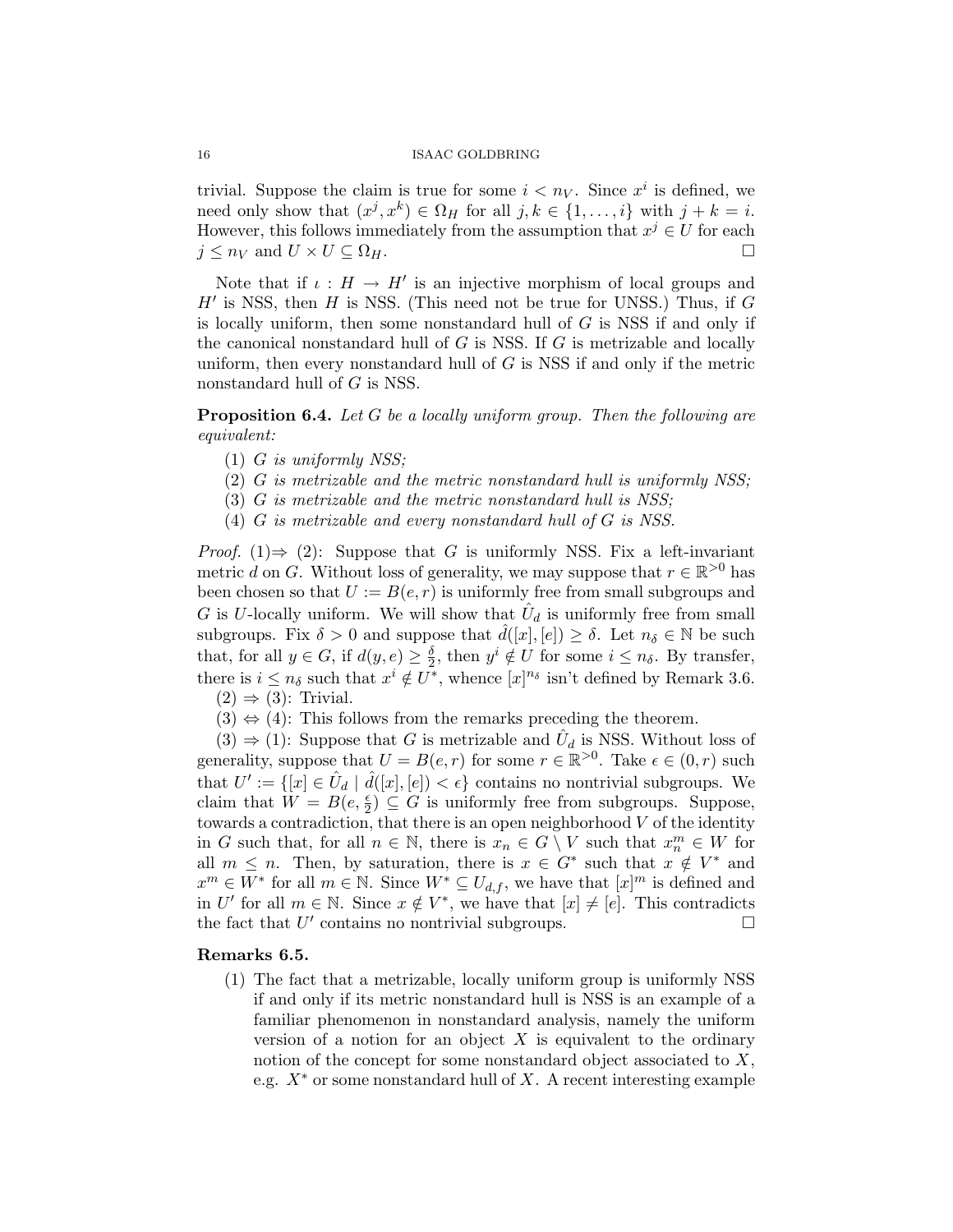of this phenomenon was observed by David Ross, who showed that a group  $G$  is uniformly amenable if and only if  $G^*$  is amenable.

- (2) The proof of  $(1) \Rightarrow (2)$  in the above lemma also shows that if G is UNSS, then the canonical nonstandard hull of G is UNSS. Also, if the canonical nonstandard hull of  $G$  is UNSS, then  $G$  is metrizable. Indeed, consider the map  $\iota: U \to \hat{U}$ . Then given  $p \in P$  and  $r \in$  $\mathbb{R}^{>0}$ , we have that  $\iota^{-1}(V_{p,r}) = V_{p,r}$ . Since  $\iota$  is continuous and  $\hat{U}$ is metrizable (as its Malcev hull is UNSS), it follows that  $U$  has a countable base at the identity, whence  $G$  has a countable base at the identity, and is thus metrizable.
- (3) By Lemma 6.3, we can replace the local nonstandard hulls by their global counterparts in the above proposition.

Question 6.6. If the canonical nonstandard hull of G is (uniformly) NSS, then is any (or even some) metric nonstandard hull of G UNSS?

**Question 6.7.** Is it possible to find a locally uniform group G so that  $\hat{U}$  is NSS but not uniformly NSS? We observe that such a G would have to be NSS but not uniformly NSS (and not metrizable).

We use Proposition 6.4 to give a simple proof of [3], Theorem 2.2.2.

Theorem 6.8. If G is a uniformly NSS group, then there is a neighborhood U of 1 in G so that, for all  $x, y \in U$ , if  $x^2 = y^2$ , then  $x = y$ .

*Proof.* It is enough to show that for all  $x, y \in \mu$ , if  $x^2 = y^2$ , then  $x = y$ . Suppose this is not the case. Let  $x, y \in \mu$  be such that  $x^2 = y^2$  but  $x \neq y$ . Let  $a := xy^{-1} \in \mu \setminus \{e\}$  and note that  $y^{-1}a^k y = a^{-k}$  for all k. Construct the local group  $\hat{U}_d$  as above. Since  $\hat{U}_d$  is NSS, we can choose  $\eta \in (0, \epsilon)$  so that  $\{[z] \in \hat{U}_d \mid \hat{d}([z], [e]) \leq \eta\}$  contains no nontrivial subgroups. Since G is NSS, we know that  $a^k \notin \mu$  for some k.

**Claim:** There is a k such that  $d(a^k, e) > \eta$ . Suppose this is not the case. Choose k such that  $a^k \notin \mu$ . Let  $b := [a^k] \in \hat{U}_d$ . Then b generates a nontrivial subgroup of  $\hat{U}_d$  contained in  $\{[z] \in \hat{U}_d \mid \hat{d}([z], [e]) \leq \eta\}$ , a contradiction.

By the claim, we can choose k maximal such that  $d(a^i, e) \leq \eta$  for all  $i \leq k$ . Let  $c := [a^k] \in \hat{U}_d$ . Then  $c \neq [e]$ , but  $c = c^{-1}$ , whence the nontrivial subgroup  $\{1, c\}$  of  $\hat{U}_d$  is contained in  $\{[z] \in \hat{U}_d \mid \hat{d}([z], [e]) \leq \eta\}$ , a contradiction.  $\Box$ 

# Infinite-dimensional Lie groups and UNSS

One might wonder which infinite-dimensional Lie groups are uniformly NSS. As far as the locally exponential ones are concerned, not many.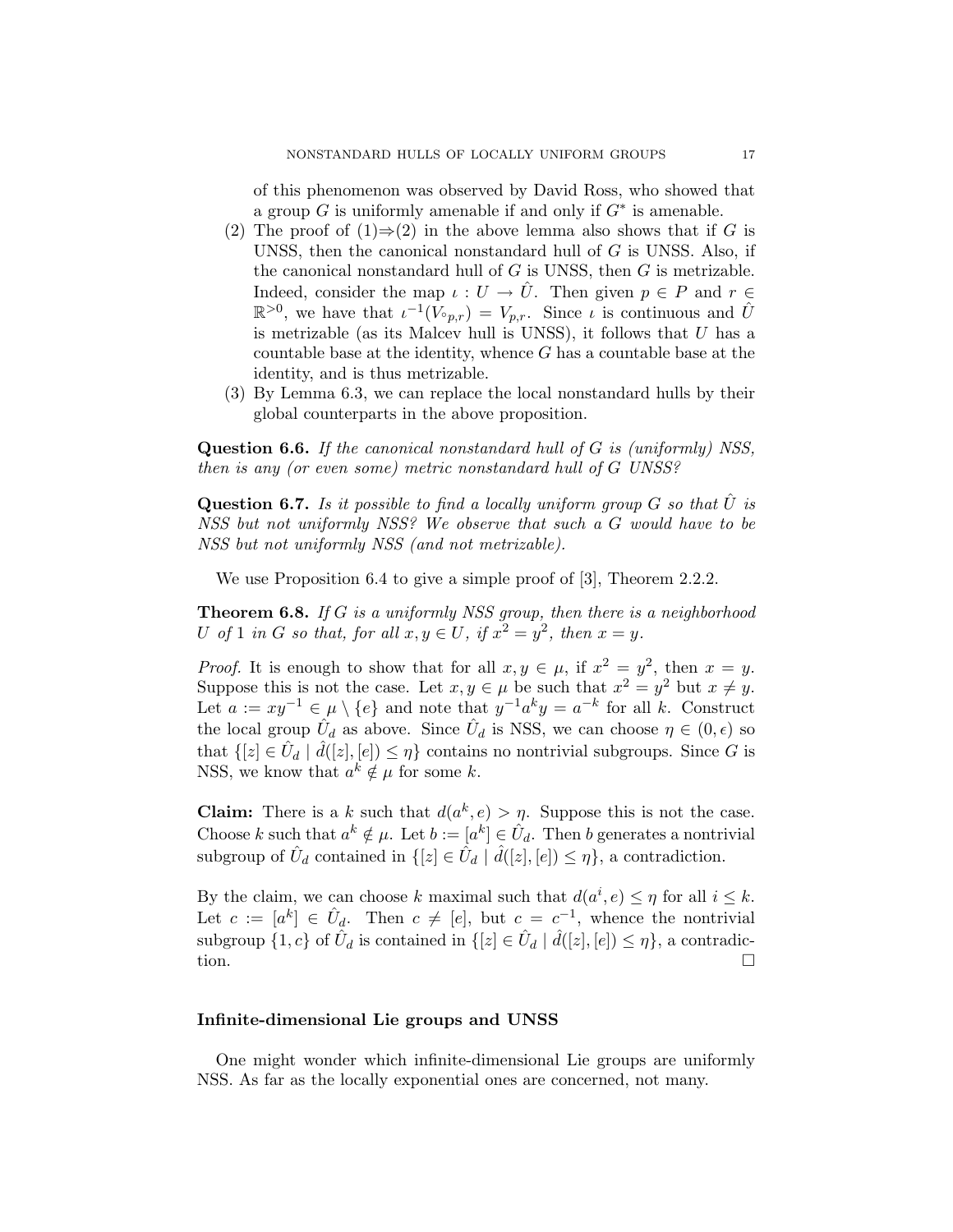**Lemma 6.9.** Suppose that  $G$  is a topological group,  $E$  is a locally convex space, and  $exp: E \to G$  is a continuous map that is a local homeomorphism at 0. Further suppose that  $\exp(ka) = \exp(a)^k$  for all  $a \in E$  and  $k \in \mathbb{Z}$ . Then G is uniformly NSS if and only if E is normable.

Proof. The "if" direction is well-known, but we give the proof here for the sake of completeness. Fix open  $U' \subseteq E$  and  $U \subseteq G$ , neighborhoods of 0 and 1 respectively, so that  $\exp\int U'$  is a homeomorphism from  $U'$  onto U. By rescaling the norm if necessary, we may assume that  $U' = \{x \in E \mid ||x|| < 1\}.$ Fix an open neighborhood  $V$  of 1. Without loss of generality, we may assume that  $V \subseteq U$ . Take  $\lambda > 0$  be such that  $\{x \in E \mid ||x|| < \lambda\} \subseteq \exp^{-1}(V)$ . Take  $n_V \in \mathbb{N}$  such that  $n_V \cdot \lambda \geq 1$ . Suppose that  $y \in U \setminus V$ ; write  $y = \exp(x)$ , where  $x \in U'$  and  $||x|| \geq \lambda$ . Then  $y^{n_V} = \exp(n_V \cdot x)$ ; since  $||n_V \cdot x|| \geq 1$ , we have that  $y^{n_V} \notin U$ .

Conversely, suppose that  $G$  is uniformly NSS. Let  $U$  be an open, balanced, convex neighborhood of 0 in E so that  $V := \exp(U)$  is an open neighborhood of the identity of G uniformly free from small subgroups and  $\exp |U: U \to V$ is a homeomorphism. It suffices to prove that  $U$  is a bounded set. Let  $W$ be an open neighborhood of 0 in E. Without loss of generality,  $W \subseteq U$ . Let  $W' := \exp(W)$  and set  $n := n_{W'}$ . We claim that  $\frac{1}{n}U \subseteq W$ . Suppose that  $y \notin W$ . Then  $\exp(y) \notin W'$ , so  $\exp(y)^i \notin V$  for some  $i \in \{1, \ldots, n\}$ . For this i,  $\exp(iy) \notin V$ , so  $iy \notin U$ , so  $y \notin \frac{1}{i}$  $\frac{1}{i}U$ . Since U is balanced,  $\frac{1}{n}U \subseteq \frac{1}{i}$  $\frac{1}{i}U,$ whence  $y \notin \frac{1}{n}$ n  $U.$ 

The previous lemma is in a similar spirit to a result of Glöckner (which appears in the introduction of [4]) stating that, under the same hypotheses on  $G$  and  $E$ , we have that  $G$  is NSS if and only if  $E$  admits a continuous norm. In the same paper, Glöckner proves that direct limits of finite-dimensional Lie groups are NSS. However, as the referee pointed out to us, a direct limit of finite-dimensional Lie groups is not UNSS (unless it is already a finitedimensional Lie group) as the model space of such a direct limit group is not metrizable.

We now describe a large class of Lie groups which need not be locally exponential and which are uniformly NSS, namely the strong ILB-Lie groups.

**Definition 6.10.** (Omori, [12]) A **Sobolev chain** is a sequence  $(E_n|n \geq d)$ of Banach spaces, where each  $E_n$  is a Banach space and  $E_{n+1}$  is continuously, linearly, and densely embedded in  $E_n$  for all  $n \geq d$ . We let  $E := \lim_{n \to \infty} E_n$ , a Fréchet space. Without loss of generality, we may assume each  $E_{n+1}$  is a (dense) subspace of  $E_n$  and that  $E = \bigcap E_n$ , equipped with the inverse limit topology.

**Definition 6.11.** (Omori, [12]) A topological group G is called a strong **ILB-Lie group modeled on the Sobolev chain**  $(E_n : n \ge d)$  if the following conditions are satisfied: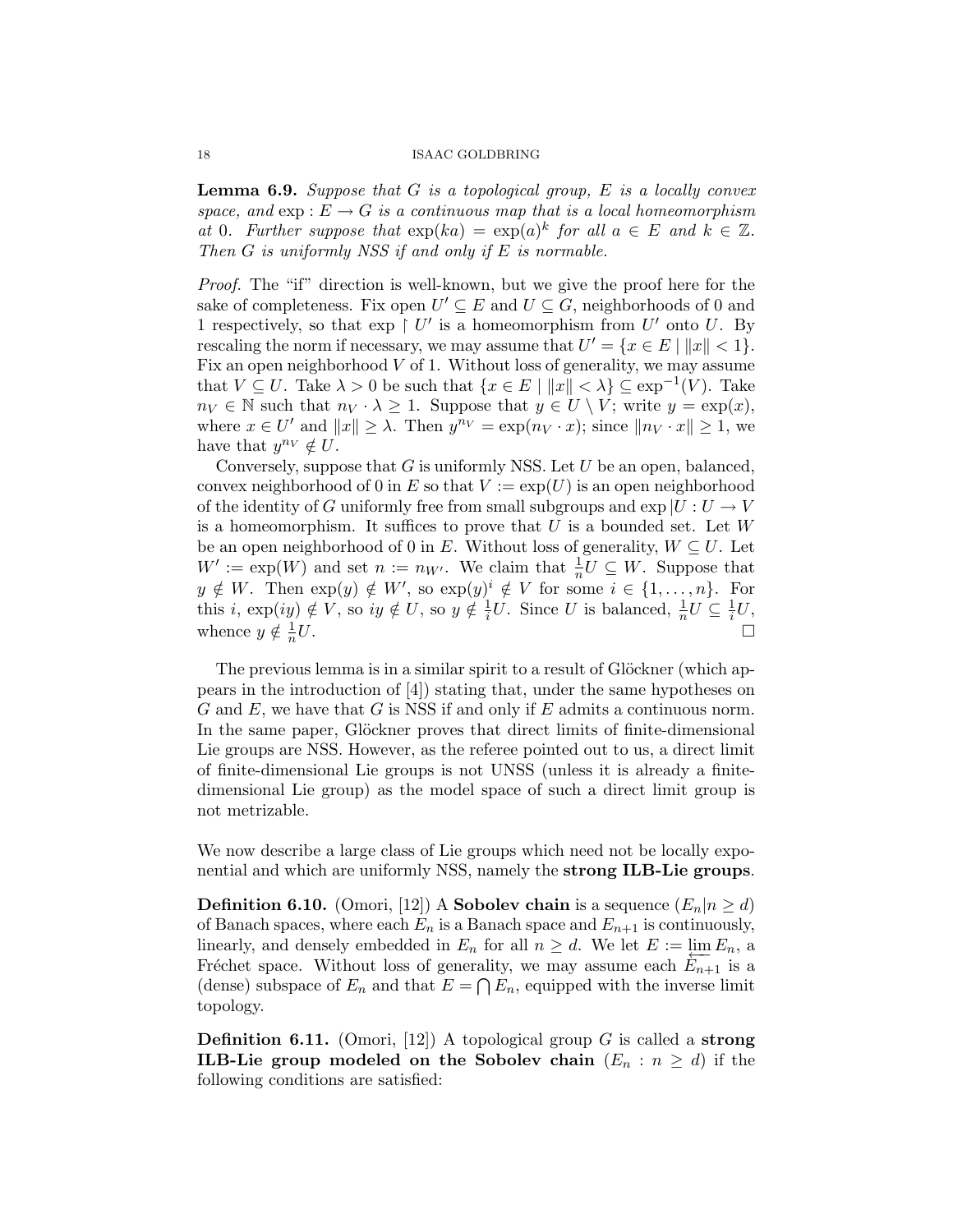- (N1) There exists an open neighborhood U of 0 in  $E_d$  and a homeomorphism  $\psi$  of  $U \cap E$  (equipped with the relative topology from E) onto an open neighborhood U of e in G such that  $\psi(0) = e$ ;
- (N2) There exists an open neighborhood V of 0 in  $E_d$  such that  $\psi(V \cap E)$ is symmetric and  $\psi(V \cap E)^2 \subseteq \psi(U \cap E);$
- (N3) Let  $\eta : (V \cap E) \times (V \cap E) \to U \cap E$  be defined by

$$
\eta(u, v) = \psi^{-1}(\psi(u)\psi(v)).
$$

Then for every  $n \geq d$  and  $l \geq 0$ ,  $\eta$  can be extended to a  $C^l$ -mapping  $\eta: (V \cap E_{n+l}) \times (V \cap E_n) \to U \cap E_n;$ 

- (N4) For  $v \in V \cap E$ , let  $\eta_v : V \cap E \to U \cap E$  be defined by  $\eta_v(u) = \eta(u, v)$ . Then for every  $v \in V \cap E$  and every  $n \geq d$ ,  $\eta_v$  can be extended to a  $C^{\infty}$ -mapping  $\eta_v : V \cap E_n \to U \cap E_n;$
- (N5) Let  $\theta_n : E_n \times (V \cap E) \times (V \cap E) \to E_n$  be defined by

$$
\theta_n(w, u, v) = (d\eta_v)(u)(w).
$$

Then for every  $l \geq 0$ ,  $\theta_n$  can be extended to a  $C^l$ -mapping  $\theta_n$ :  $E_{n+l} \times (V \cap E_{n+l}) \times (V \cap E_n) \to E_n;$ 

- (N6) Let  $\iota: V \cap E \to V \cap E$  be defined by  $\iota(u) = \psi^{-1}(\psi(u)^{-1})$ . Then for every  $n \geq d$  and  $l \geq 0$ ,  $\iota$  can be extended to a  $C^l$ -mapping  $\iota: V \cap E_{n+l} \to V \cap E_n;$
- (N7) For any  $g \in G$ , there exists an open neighborhood  $W_q$  of 0 in  $E_d$ such that  $g^{-1}\psi(W_g \cap E)g \subseteq \psi(U \cap E)$ . Let  $A_g: W_g \cap E \to U \cap E$  be defined by  $A_g(u) = \psi^{-1}(g^{-1}\psi(u)g)$ . Then for every  $n \geq d$ ,  $A_g$  can be extended to a  $C^{\infty}$ -mapping  $A_g: W_g \cap E_k \to U \cap E_k$ .

If all  $E_n$  are Hilbert spaces, then we speak of strong ILH-Lie groups. Note that by (N1), a strong ILB-Lie group is a locally convex Lie group modeled on a Fréchet space.

There are many natural examples of strong ILB-Lie groups:

Fact 6.12 (see Section 3.3 of [11]). Let M be a smooth compact manifold. Then the following are strong ILH-Lie groups:

- $(1)$  Diff $(M)$ .
- (2)  $\text{Diff}(M,\omega) := \{ \varphi \in \text{Diff}(M) \mid \varphi^* \omega = \omega \}, \text{ where } \omega \text{ is a symplectic}$ 2-form on  $M$ , a volume form on  $M$ , or a contact form on  $M$ .
- (3) Diff $(M, N) := \{ \varphi \in \text{Diff}(M) \mid \varphi(N) = N \}$ , where N is a closed submanifold of M.
- (4)  $\text{Diff}_K(M) := \{ \varphi \in \text{Diff}(M) \mid \varphi \circ k = k \circ \varphi \text{ for all } k \in K \}, \text{ where } K$ is a compact subgroup of  $\text{Diff}(M)$ .

Omori [12] shows that strong-ILB Lie groups are NSS. We repeat his proof here as it actually shows that strong-ILB Lie groups are uniformly NSS.

**Proposition 6.13.** If G is a strong ILB-Lie group, then G is uniformly NSS.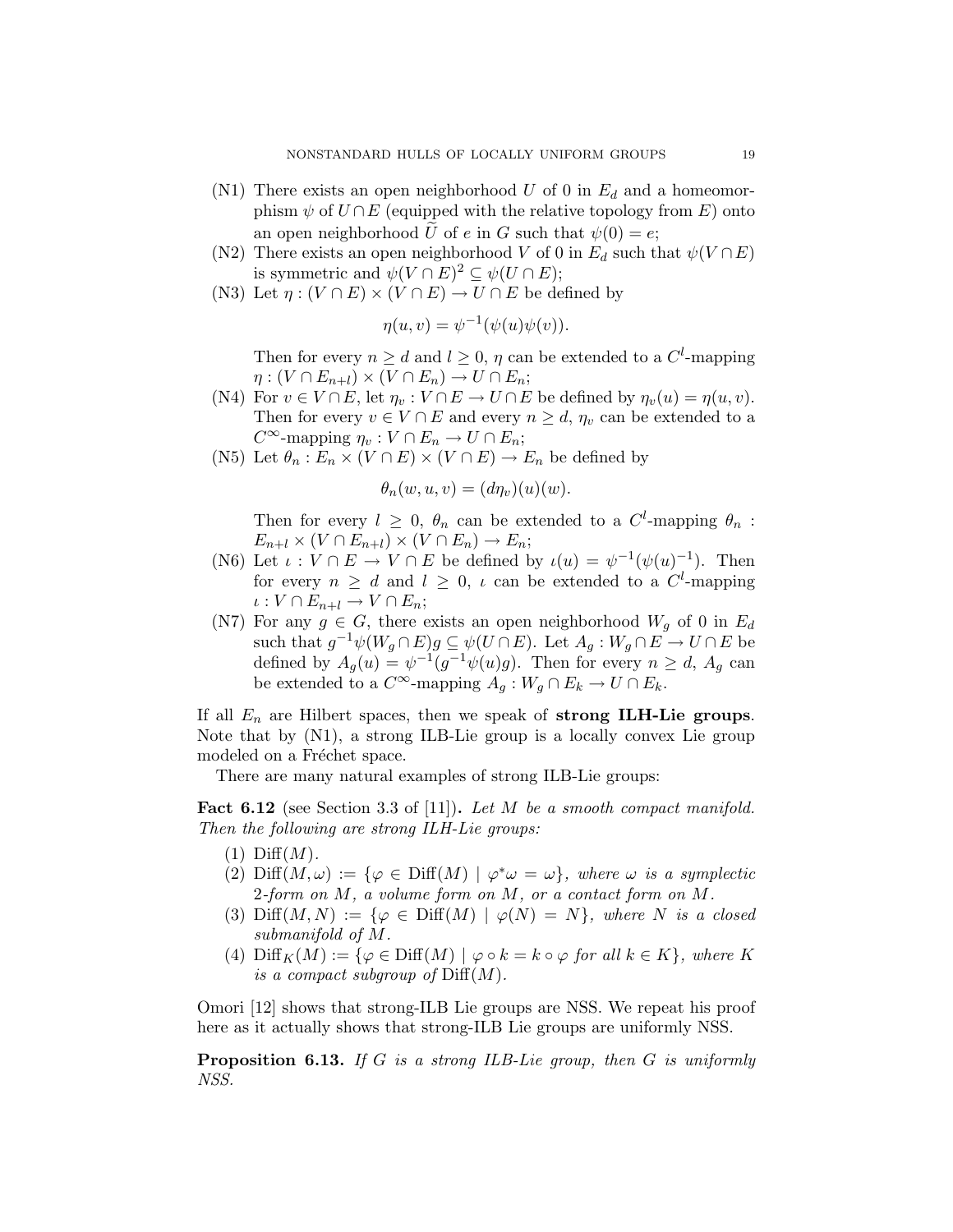*Proof.* By (N3), we have the  $C^1$ -map  $\eta : (V \cap E_{d+1}) \times V \to U$ . For  $u \in$  $V \cap E_{d+1}$ , let  $\rho_u : V \to U$  be defined by  $\rho_u(v) = \eta(u, v)$ . Fix  $\epsilon \in (0, 1)$ . Then there are open neighborhoods  $W_{d+1}$  and  $W_d$  of  $V \cap E_{d+1}$  and V respectively such that for all  $u \in W_{d+1}$ ,  $v \in W_d$ , and  $w \in E_d$ , we have

$$
||(d\rho_u)(v)(w) - w||_d \le \epsilon ||w||_d,
$$

where  $\|\cdot\|_d$  denotes the norm of  $E_d$ . Without loss of generality, we may assume that  $W_{d+1}$  is contained in the open ball in  $E_d$  of radius M. The following claim finishes the proof of the theorem.

**Claim:**  $\psi(W_{d+1} \cap E)$  is uniformly free from subgroups. **Proof of claim:** For  $v \in V$ , define  $\eta_v : V \cap E_{d+1} \to U$  by  $\eta_v(u) = \eta(u, v)$ . Let  $u \in V \cap E_{d+1}$  and suppose that  $\eta_u^i(u) \in W_{d+1}$  for all  $i \in \{1, \ldots, m\}$ . Since we have

$$
\eta_u^m(u) - \eta_u^{m-1}(u) = \int_0^1 (d\rho)_{\eta_u^{m-1}(u)}(tu)(u)dt,
$$

it follows that

$$
\eta_u^m(u) = mu + \sum_{i=0}^{m-1} \int_0^1 ((d\rho)_{\eta_u^i(u)} - I)(tu)(u)dt.
$$

By the above estimates, we see that  $\|\eta_u^m(u)\|_d \ge m(1-\epsilon)\|u\|_d$ .

In order to finish the claim, let us suppose  $Z$  is a neighborhood of  $e$  in G and  $\psi(u) \in \psi(W_{d+1} \cap E) \setminus Z$ . Fix  $M' \in \mathbb{R}$  such that if  $\psi(u) \notin Z$ , then  $||u||_d \geq M'$ . Choose  $n_Z$  so that  $n_Z(1-\epsilon)M' \geq M$ . It then follows that  $\eta_u^i(u) \notin W_{d+1} \cap E$  for some  $i \leq n_Z$ .

As a result, strong ILB-Lie groups are locally uniform. We should mention that there are examples of strong ILB-Lie groups that are not locally exponential; for example, by pg. 343 of [11], the group  $\text{Diff}(M)$ , where M is a compact manifold, is not locally exponential.

Question 6.14. Other than the locally compact Lie groups, additive groups of locally convex spaces, and UNSS groups (and combinations theoreof, e.g. the direct product  $\mathbb{R}^{\mathbb{N}} \times \mathbb{S}^1$ ), are there any other examples of infinite-dimensional Lie groups that are locally uniform?

Karl Hermann-Neeb suggested that the unit groups of continuous inverse algebras might be locally uniform, but we were not able to establish this fact.

7. An example: the group of units of a unital Banach algebra

Suppose that A is a unital Banach algebra and  $G = U(\mathcal{A})$  is the group of units of  $A$ . Recall that G is an open neighborhood of 1 in  $A$  and that  $\{y \in \mathcal{A} \mid ||y - 1|| < 1\} \subseteq G$ . Since G is a Banach-Lie group, G is UNSS and locally uniform. We can thus construct the metric nonstandard hull of G. However, there is also the Banach algebra nonstandard hull  $\mathcal A$  of  $\mathcal A$ .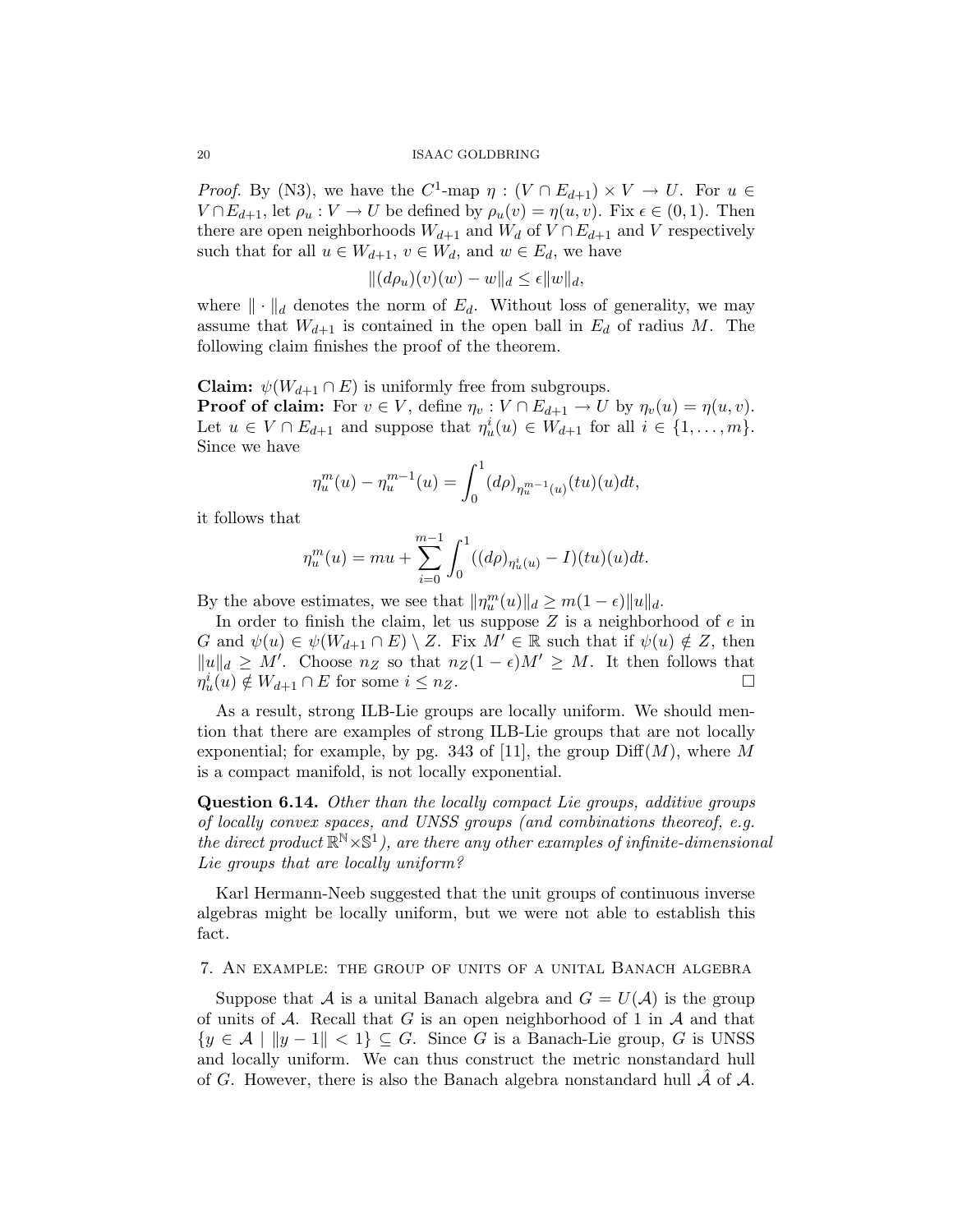The goal of this section is to understand the relationship between these two nonstandard hulls.

We fix  $M \in \mathbb{R}^{>0}$  such that  $||xy|| \le M||x|| ||y||$  for all  $x, y \in \mathcal{A}$ ; this is possible by the uniform boundedness principle.

As usual, for  $x, y \in G^*$ , we write  $x \approx_l y$  to mean that  $x^{-1}y \in \mu$ . For  $x, y \in \mathcal{A}^*$ , write  $x \approx_{\mathcal{A}} y$  to mean  $||x - y|| \approx 0$ . Let d be a left-invariant metric on G compatible with the topology; in particular, for  $a \in G^*$ , we have

$$
a \approx_l 1 \Leftrightarrow d(a,1) \approx 0 \Leftrightarrow ||a-1|| \approx 0 \Leftrightarrow a \approx_A 1.
$$

Let  $\epsilon \in \mathbb{R}^{>0}$  be small enough so that, setting  $W := \{x \in G \mid d(x, 1) < \epsilon\},\$ we have  $W \subseteq \{x \in \mathcal{A} \mid ||x-1|| < 1\} \subseteq G$  and G is W-locally uniform. Then  $W^* \subseteq \mathcal{A}_f := \{x \in \mathcal{A}^* \mid ||x|| \in \mathbb{R}_f\}.$  Moreover, for  $x, y \in W^*$ , we have

$$
x \approx_l y \Leftrightarrow x^{-1}y \in \mu \Leftrightarrow ||x^{-1}y - 1|| \approx 0 \Leftrightarrow ||x - y|| \approx 0.
$$

Also notice that, if  $x \in in(W^*)$  and  $y \in A^*$  is such that  $x \approx_A y$ , then  $y \in W^*$ . Indeed, we first observe that  $y \in G^*$ . To see this, observe that  $d(x^{-1}, 1) = d(1, x) < \epsilon$ , so  $x^{-1} \in \mathcal{A}_f$ . We now have that

$$
||x^{-1}y - 1|| = ||x^{-1}(y - x)|| \le M||x^{-1}|| ||y - x|| \approx 0,
$$

whence  $x^{-1}y \in G^*$ . It follows that  $y = x \cdot (x^{-1}y) \in G^*$ . Now take  $\delta \in \mathbb{R}^{>0}$  so that  $d(x, 1) < \epsilon - \delta$ . Now  $||x - y|| \approx 0 \Rightarrow ||x^{-1}y - 1|| \approx 0$ , whence  $d(x, y) =$  $d(x^{-1}y, 1) < \delta$  and hence  $d(y, 1) < \epsilon$ . Consequently, for  $x \in \text{in}(W^*)$ , we have that

$$
[x] := \{ y \in W^* \mid x \approx_l y \} = \{ y \in \mathcal{A}^* \mid ||x - y|| \approx 0 \}.
$$

In particular, we have that  $\hat{W}_d \subseteq \hat{A}$ . Moreover, since  $\hat{W}_d$  is globally inversional, we have that  $\hat{W}_d \subseteq U(\hat{\mathcal{A}})$ .

We claim that  $\hat{W}_d$  is an open subset of  $U(\hat{A})$ . Fix  $[x] \in \hat{W}_d$ . Fix  $\delta > 0$ so that  $d(x, 1) < \epsilon - \delta$ . Fix  $\alpha > 0$  small enough so that, for all  $z \in A$ , if  $||1 - z|| < \alpha$ , then  $z \in G$  and  $d(1, z) < \frac{\delta}{2}$  $\frac{\delta}{2}$ . Fix  $\eta > 0$  small enough so that  $\eta \cdot ||x^{-1}|| < \alpha$ . Now suppose that  $|y| \in \hat{A}$  is such that  $||[x] - [y]|| < \eta$ . Then  $||x - y|| < \eta$ , so  $||1 - x^{-1}y|| = ||x^{-1}(x - y)|| < \alpha$ . Thus,  $x^{-1}y \in G^*$  and  $d(1, x^{-1}y) < \frac{\delta}{2}$  $\frac{\delta}{2}$ , so  $d(x, y) < \frac{\delta}{2}$  $\frac{\delta}{2}$ , whence  $d(y, 1) < \epsilon - \frac{\delta}{2}$  $\frac{\delta}{2}$  and thus  $y \in \text{in}(W^*)$ and  $[y]_d \in \hat{W}$ . We have thus proven:

**Proposition 7.1.**  $\hat{W}_d$  is a restriction of  $U(\hat{A})$  to a symmetric neighborhood of the identity.

# 8. Relationship with Pestov's Nonstandard Hull Construction

As Banach-Lie groups are uniformly NSS (and hence locally uniform), we can consider their nonstandard hulls. Pestov [13] also has a nonstandard hull construction for Banach-Lie groups; his nonstandard hull is once again a Banach-Lie group. In this section, we show that the metric nonstandard hull of a Banach-Lie group is locally isomorphic to the nonstandard hull that Pestov constructs. The reason that the aforementioned fact is interesting is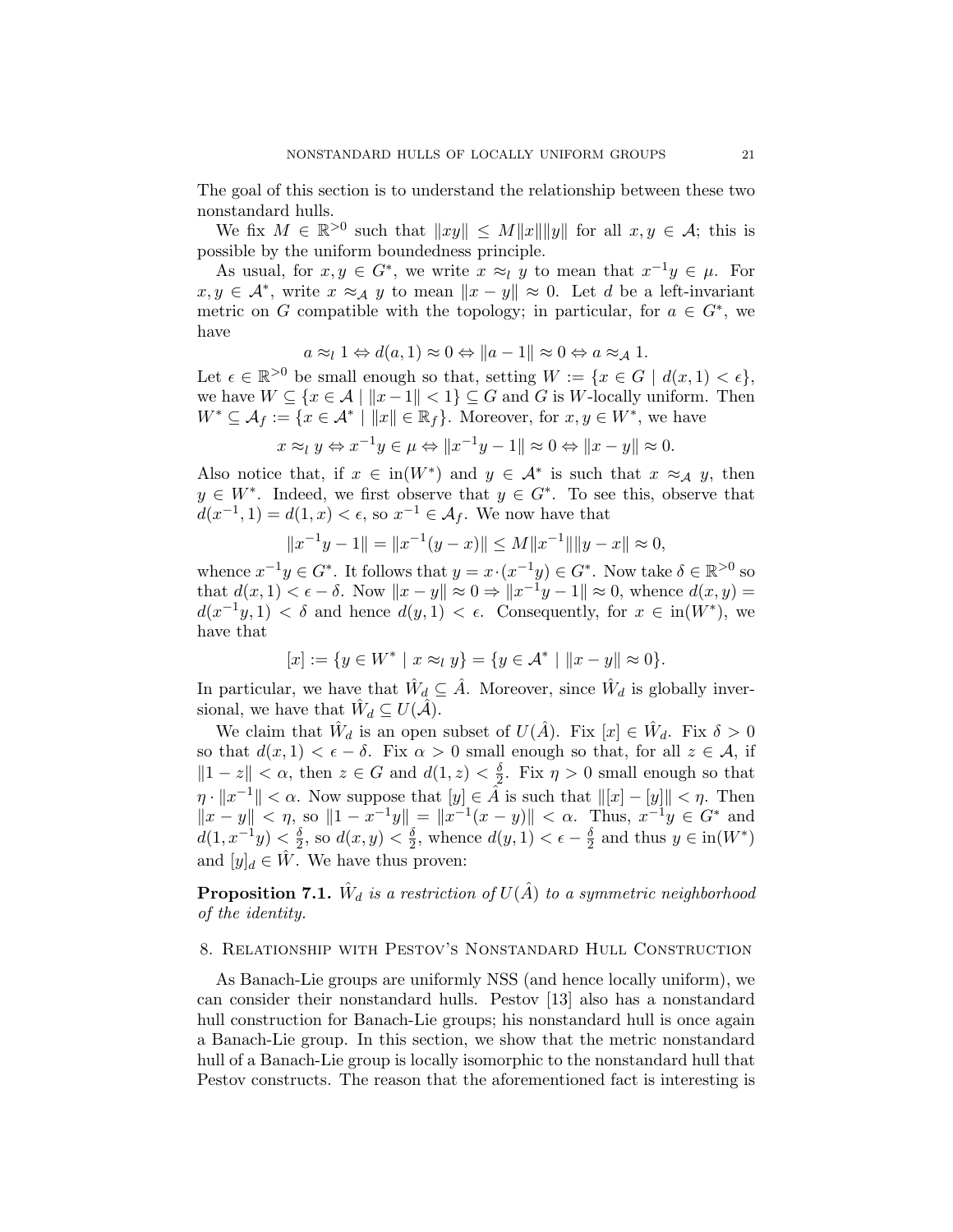that our nonstandard hull construction is purely topological, while Pestov's construction involves some nontrivial Lie theory. Moreover, we show that, for a suitable choice of a locally uniform neighborhood, the corresponding global nonstandard hull is the universal covering group of Pestov's nonstandard hull.

Throughout this section, G denotes a Banach-Lie group with Banach-Lie algebra g. A norm  $\|\cdot\|$  on g is fixed so that  $\|[x, y]\| \leq \|x\| \|y\|$  for all  $x, y \in \mathfrak{g}$ . Recall that we have the exponential map exp :  $\mathfrak{g} \to G$ , which is a local diffeomorphism. We let  $log: G \to \mathfrak{g}$  be the inverse of exp. We will need the following two lemmas.

**Lemma 8.1.** exp :  $\mathfrak{g} \to G$  is uniformly continuous on a neighborhood of 0.

*Proof.* Set  $x * y := \exp^{-1}(\exp(x) \cdot \exp(y)) : \mathfrak{g} \times \mathfrak{g} \to \mathfrak{g}$ . By Lemma 1.7 of [5], we have  $x * y = x + y + O(||x|| ||y||)$  for  $x, y$  small enough. As a result, we have that  $x * (-y) = O(||x - y||)$ , say  $||x * (-y)|| \leq C||x - y||$ . Let U be a neighborhood of the identity and choose  $\epsilon > 0$  small enough so that  $||z|| < \epsilon$ implies  $\exp(z) \in U$ . Then if  $||x - y|| < \frac{\epsilon}{C}$  $\frac{\epsilon}{C}$ , we have

$$
\exp(x) \exp(y)^{-1} = \exp(x * (-y)) \in U.
$$

 $\Box$ 

**Lemma 8.2.** log :  $G \rightharpoonup \mathfrak{g}$  is uniformly continuous on a neighborhood of 1.

*Proof.* Given  $\epsilon > 0$ , we need a neighborhood U of 1 in G such that whenever a, b are small enough and  $ab^{-1} \in U$ , then  $\|\log a - \log b\| < \epsilon$ . We remarked in the previous lemma that  $x * y := x + y + O(||x|| \cdot ||y||)$  for  $x, y \in \mathfrak{g}$  small enough. We then get

$$
x = (x * (-y)) * y = (x * (-y)) + y + z,
$$

where  $||z|| \leq C' \cdot ||x \cdot (-y)|| \cdot ||y||$ . Since  $||y||$  is bounded, it then follows that there is a constant C such that  $||x - y|| \leq C||x \cdot (-y)||$ .

Choose a neighborhood U of 1 such that  $c \in U$  implies  $\|\log c\| < \frac{\epsilon}{C}$  $\frac{\epsilon}{C}$  . Suppose  $a, b \in G$  are sufficiently close to the identity and  $ab^{-1} \in U$ . Then if  $a = \exp x$  and  $b = \exp y$ , we have  $\log(ab^{-1}) = x * (-y)$ , so

$$
\|\log a - \log b\| = \|x - y\| \le C\|x \cdot (-y)\| = C\|\log(ab^{-1})\| < \epsilon.
$$

We now summarize Pestov's construction of the nonstandard hull of  $G$ , which we will denote by  $\hat{G}_{VP}$ . Define  $\mu_{\mathfrak{g}} := \{x \in \mathfrak{g}^* \mid ||x|| \in \mu(0)\}\$ , which is a Lie ideal of the Lie algebra  $\mathfrak{g}_f := \{ x \in \mathfrak{g}^* \mid ||x|| \in \mathbb{R}^f \}$ . Let  $\hat{\mathfrak{g}} := \mathfrak{g}_f / \mu_{\mathfrak{g}}$  be the quotient Lie algebra. Let  $\pi_{\mathfrak{g}} : \mathfrak{g}_f \to \hat{\mathfrak{g}}$  be the quotient map and define a norm on  $\hat{\mathfrak{g}}$  by  $\|\pi_{\mathfrak{g}}(x)\| := \operatorname{st}(\|x\|)$ . One then defines  $G_{f,\text{VP}} := \bigcup_n (\exp V)^n \subseteq G^*$ where V is any ball of finite, noninfinitesimal radius in  $\mathfrak{g}^*$ . (This turns out to be independent of  $V$ .) Pestov shows (using some nontrivial Lie theory) that  $\mu$  is a normal subgroup of  $G_{f,\text{VP}}$ . We set  $\tilde{G}_{VP} := G_{f,\text{VP}}/\mu$  and let  $\pi_G : G_{f,VP} \to \hat{G}_{VP}$  be the quotient map. We define  $\exp : \hat{\mathfrak{g}} \to \hat{G}_{VP}$  by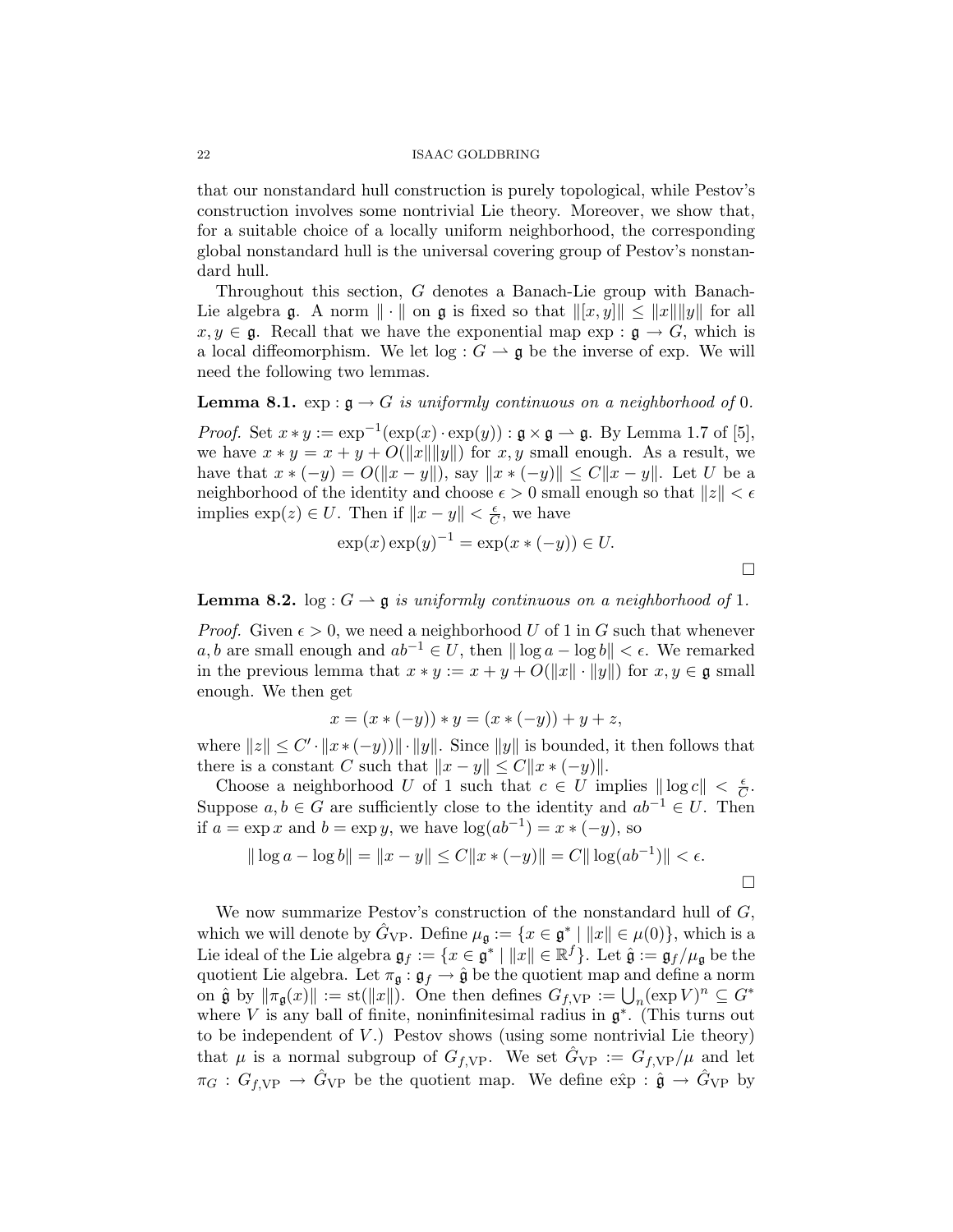$\hat{\exp}(\pi_{\mathfrak{a}}(x)) := \pi_G(\exp(x)).$  Pestov shows that there is a neighborhood of 0 in  $\hat{\mathfrak{g}}$  such that  $\hat{\exp}$  restricted to this neighborhood is injective and that there is a unique structure of a Banach-Lie group on  $\tilde{G}_{VP}$  such that  $\hat{\exp}$  becomes a local diffeomorphism.

Fix  $\delta' > 0$  and  $M \in \mathbb{R}^{>0}$  such that, if max( $||x||, ||y|| > \delta'$ , then  $||(x * y) |(x + y)| \leq M \cdot ||x|| \cdot ||y||$  (see the proof of Lemma 8.1). We now fix  $\delta > 0$ satisfying  $\delta < \min(\delta', \frac{1}{M})$  and so that, setting

 $V := \{g \in \mathfrak{g} \mid ||g|| < \delta\}, Z := \{g \in \hat{\mathfrak{g}} \mid ||g|| < \delta\},\$  and  $W := \exp(V)$ ,

we have:

- $\exp|V:2V \to \exp(V)$  is a diffeomorphism onto a neighborhood of e in  $G$ ;
- $\exp[3Z : 3Z \to \exp(3Z)]$  is a diffeomorphism onto an open neighborhood of  $\pi_G(e)$  in  $G_{VP}$ ;
- $\exp|V|$  is an isomorphism of uniform spaces (which is possible by the previous two lemmas);
- $G$  is W-locally uniform.

Fix a left-invariant metric d on G such that  $W \subseteq B_d(e, 1)$ . By transfer,  $W^* = \exp(V^*) \subseteq G_{f,VP}$ . We can thus consider the injective map

$$
i: \hat{W}_d \to \hat{G}_{\mathrm{VP}}, \quad i([x]) = \pi_G(x).
$$

We claim that  $i(\hat{W}_d) \subseteq \hat{\exp}(Z)$ . To see this, take  $[x] \in \hat{W}_d$ , so  $x = \exp(u)$ for some  $u \in V^*$ . Then  $i([x]) = \pi_G(x) = \varepsilon \hat{x}p(u + \mu_{\mathfrak{g}})$ . It remains to show that st  $||u|| < \delta$ , that is, that  $u \in \text{in}(V^*)$ . Since  $\exp|V|$  is an isomorphism of uniform spaces, we have  $\mu(u) = \log \mu(x)$ . Since  $\mu(x) \subseteq W^*$ , we have  $\mu(u) \subseteq V^*$ .

In what follows, we view  $\exp(Z)$  as the local group  $\hat{G}_{VP} | \hat{\exp(Z)}$ .

**Theorem 8.3.**  $i : \hat{W}_d \to e\hat{x}p(Z)$  is an isomorphism of local groups. Moreover,  $\hat{G}_W$  is the universal covering group of  $\hat{G}_{VP}$ .

*Proof.* We first show that i is onto. Consider  $\exp(a + \mu_{\mathfrak{g}})$ , where  $a + \mu_{\mathfrak{g}} \in$ Z, so st( $||a|| > \delta$ . Then  $\exp(a + \mu_{\mathfrak{g}}) = \pi_G(\exp(a))$ . We need to prove that  $\exp(a) \in \text{in}(W^*)$ . Since  $\exp|V|$  is an isomorphism of uniform spaces,  $\mu(\exp(a)) = \exp(\mu(a));$  since  $a \in \text{in}(V^*)$ , we have  $\mu(\exp(a)) \subseteq W^*$ .

If  $([x], [y]) \in \Omega$ , then

$$
i([x] \cdot [y]) = i([xy]) = \pi_G(xy) = \pi_G(x) \cdot \pi_G(y) = i([x]) \cdot i([y]).
$$

A similar argument shows that i respects inversion. Suppose now that  $\hat{\exp}(a + \mu_{\mathfrak{g}}) \cdot \hat{\exp}(b + \mu_{g}) = \hat{\exp}(c + \mu_{g}),$  where  $c + \mu_{\mathfrak{g}} \in Z$ . Then  $\exp(a) \cdot$  $\exp(b) \approx \exp(c) \in \text{in}(W^*)$ , whence  $([\exp(a)], [\exp(b)]) \in \Omega$ . It follows that i is a strong morphism of discrete local groups.

It remains to prove that  $i$  is a homeomorphism. By local homogeneity (Lemma 2.16 of  $[6]$ ), it suffices to prove that i is continuous and open at [e]. Towards this end, let  $\mathcal{O} \subseteq \hat{\exp}(Z)$  be an open neighborhood of  $\pi_G(e)$ ; we must prove that  $i^{-1}(\mathcal{O})$  is open in  $\hat{W}_d$ . Fix  $\gamma \in (0,\delta)$  be so that if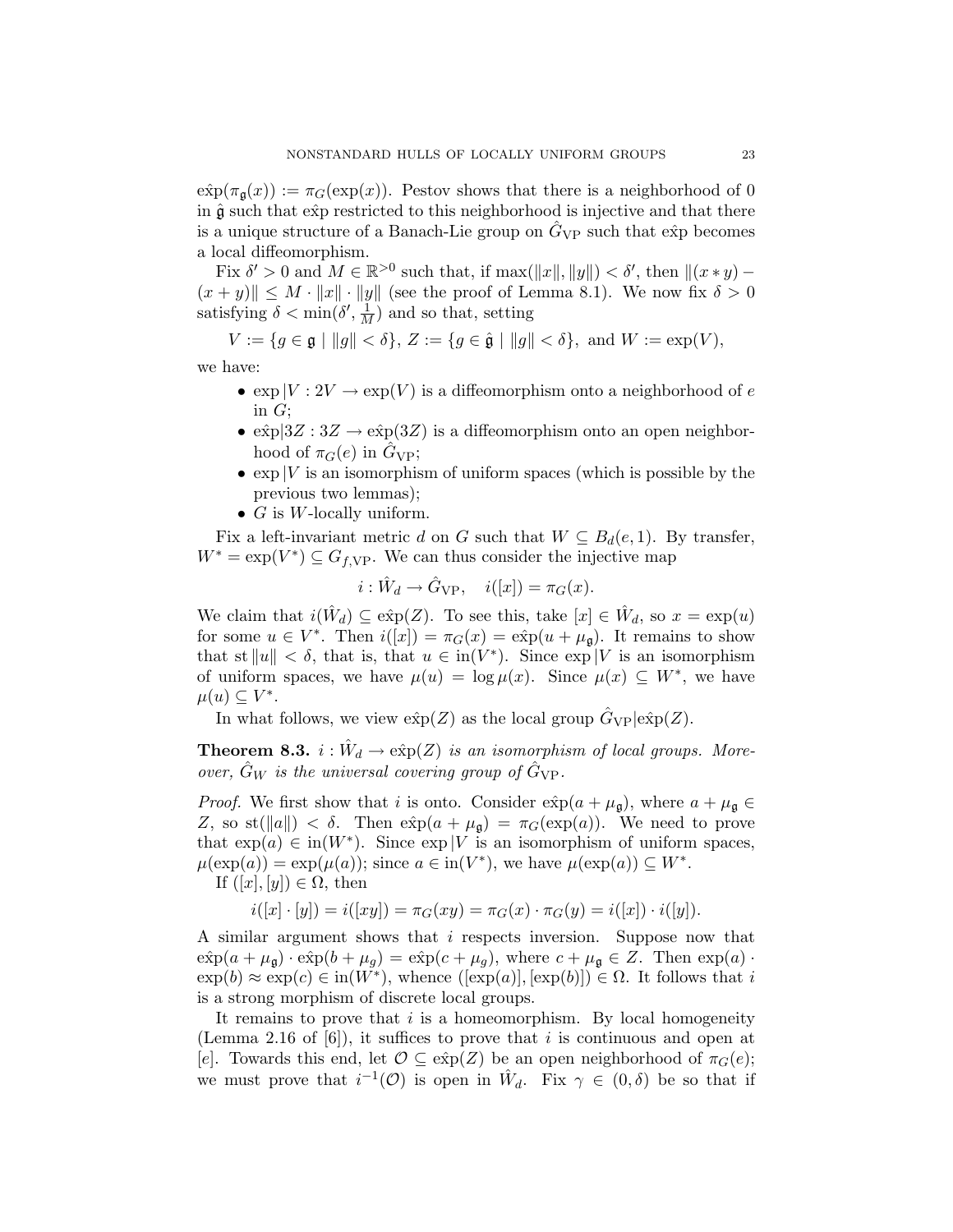$||g + \mu_{\mathfrak{g}}|| < \gamma$ , then  $\exp(g + \mu_{\mathfrak{g}}) \in \mathcal{O}$ . It suffices to find  $\eta > 0$  such that if  $[x] \in \hat{W}$  is such that  $\hat{d}([x], [e]) < \eta$ , then  $\|\hat{\exp}^{-1}(\pi_G(x))\| < \gamma$ . Fix  $\gamma_1 \in (0, \gamma)$ and let  $V_1 := \{g \in \mathfrak{g} \mid ||g|| < \gamma_1\}$ . Then  $\exp(V_1)$  is a neighborhood of e in G and so we can choose  $0 < \eta < 1$  so that  $B(e, \eta) \subseteq \exp(V_1)$ . We will show that this is the desired  $\eta$ . Suppose  $\hat{d}([x],[e]) < \eta$ . Then  $d(x,e) < \eta$ , whence  $x = \exp(x')$  for  $x' \in V_1^*$ . Then  $\pi_G(x) = \pi_G(\exp(x')) = \exp(\pi_{\mathfrak{g}}(x'))$ . Since  $\|\pi_{\mathfrak{g}}(x')\| = \text{st}(\|x'\|) \leq \gamma_1 < \gamma$ , we have that  $\|\text{e\hat{x}p}^{-1}(\pi_G(x))\| = \|\pi_{\mathfrak{g}}(x')\| < \gamma$ .

We now show that i is an open map. Fix  $\alpha \in (0,1]$ . It suffices to show that  $i({x \in \hat{W}_d : \hat{d}([x], [e]) < \alpha})$  is an open subset of  $\hat{G}_{VP}$ . Fix  $[x] \in \hat{W}_d$  such that  $\hat{d}([x],[e]) < \alpha$ . Since  $\pi_G(x) \in \hat{\exp}(Z)$ , we can write  $\pi_G(x) = \hat{\exp}(a + \mu_{\mathfrak{g}}) = \pi_G(\exp(a))$  for some  $a + \mu_{\mathfrak{g}} \in Z$ . Fix  $\beta > 0$  so that  $st(d(x, e)) + \beta < \alpha$  and fix  $\eta > 0$  small enough so that, for any  $c, d \in V$ with  $\|c - d\| < \eta$ , we have  $d(\exp(c), \exp(d)) < \beta$  (by uniform continuity of  $\exp|V|$  and further satisfying  $\text{st}(\Vert a \Vert) + \eta < \delta$ . Let

$$
\mathcal{O} = \exp(\{b + \mu_{\mathfrak{g}} \in \hat{\mathfrak{g}} \mid ||(a + \mu_{\mathfrak{g}}) - (b + \mu_{\mathfrak{g}})|| < \eta\}).
$$

Then O is an open subset of  $\exp(Z)$ . We claim that if  $\pi_G(y) \in \mathcal{O}$ , then  $\pi_G(y) \in i({\lbrack} \{[x] \in \hat{W} \ : \ \hat{d}([x],[e]) < \alpha\}).$  Take  $b + \mu_{\mathfrak{g}}$  so that st( $||a ||b|| < \eta$  and  $\pi_G(y) = \exp(b + \mu_{\mathfrak{g}}) = \pi_G(\exp(b)).$  Then by transfer, we have  $d(\exp(a), \exp(b)) < \beta$ , whence  $d(y, e) \approx d(\exp(b), e) \leq d(\exp(a), e) + \beta$  and thus  $\mathrm{st}(d(y, e)) < \alpha$ .

We now prove the moreover part. Set  $\hat{G}_{\rm VP}^{\rm o}$  to be the identity component of  $\hat{G}_{VP}$ . Then  $\hat{G}_{VP}^{o}$  is a connected, locally simply connected group. Moreover,  $\hat{\exp}(3Z)$  is a simply connected open neighborhood of the identity in  $\hat{G}^\text{o}_{\text{VP}}$  and  $\exp(Z)$  is a connected open neighborhood of the identity in  $\hat{G}_{VP}^{o}$  satisfying  $\exp(Z)^2 \subseteq \exp(3Z)$ . To see this last part, consider  $\exp(\pi_{\mathfrak{g}}(a))$ ,  $\exp(\pi_{\mathfrak{g}}(b)) \in$  $\hat{\exp}(Z)$ . Then  $\hat{\exp}(\pi_{\mathfrak{g}}(a)) \cdot \hat{\exp}(\pi_{\mathfrak{g}}(b)) = \hat{\exp}(\pi_{\mathfrak{g}}(a * b))$ ; it remains to see that st  $||a * b|| < 3\delta$ . However,

st  $||a * b|| \leq$  st  $||a|| +$  st  $||b|| + M \cdot$  st  $||a|| \cdot$  st  $||b|| < 3\delta$ 

by the choice of  $\delta$ . Thus, by Proposition 3.17, the Mal'cev hull of  $\exp(Z)$ is the universal covering group of  $\hat{G}_{VP}^{o}$ . The desired result follows from the fact that  $\hat{\exp}(Z)$  is isomorphic to  $\hat{W}_d$  and that  $\hat{G}_{\rm VP}^{\rm o}$  is locally isomorphic to  $\hat{G}_{\rm VP}$ .

#### **REFERENCES**

- [1] M. Davis, Applied Nonstandard Analysis, John Wiley and Sons Inc., 1977.
- [2] L. van den Dries and I. Goldbring, Locally compact contractive local groups, J. Lie Theory 19 (2009), 685-695.
- [3] P. Enflo, Uninform structures and square roots in topological groups. I, II., Israel J. Math. 8 (1970), 230-272.
- [4] H. Glöckner, *Direct limit groups do not have small subgroups*, Topology Appl. 154 (2007), 1126-1133.
- [5] H. Glöckner, Evert smooth p-adic Lie group admits a compatible analytic structure, Forum Math. 18 (2006), no. 1, 45-84.